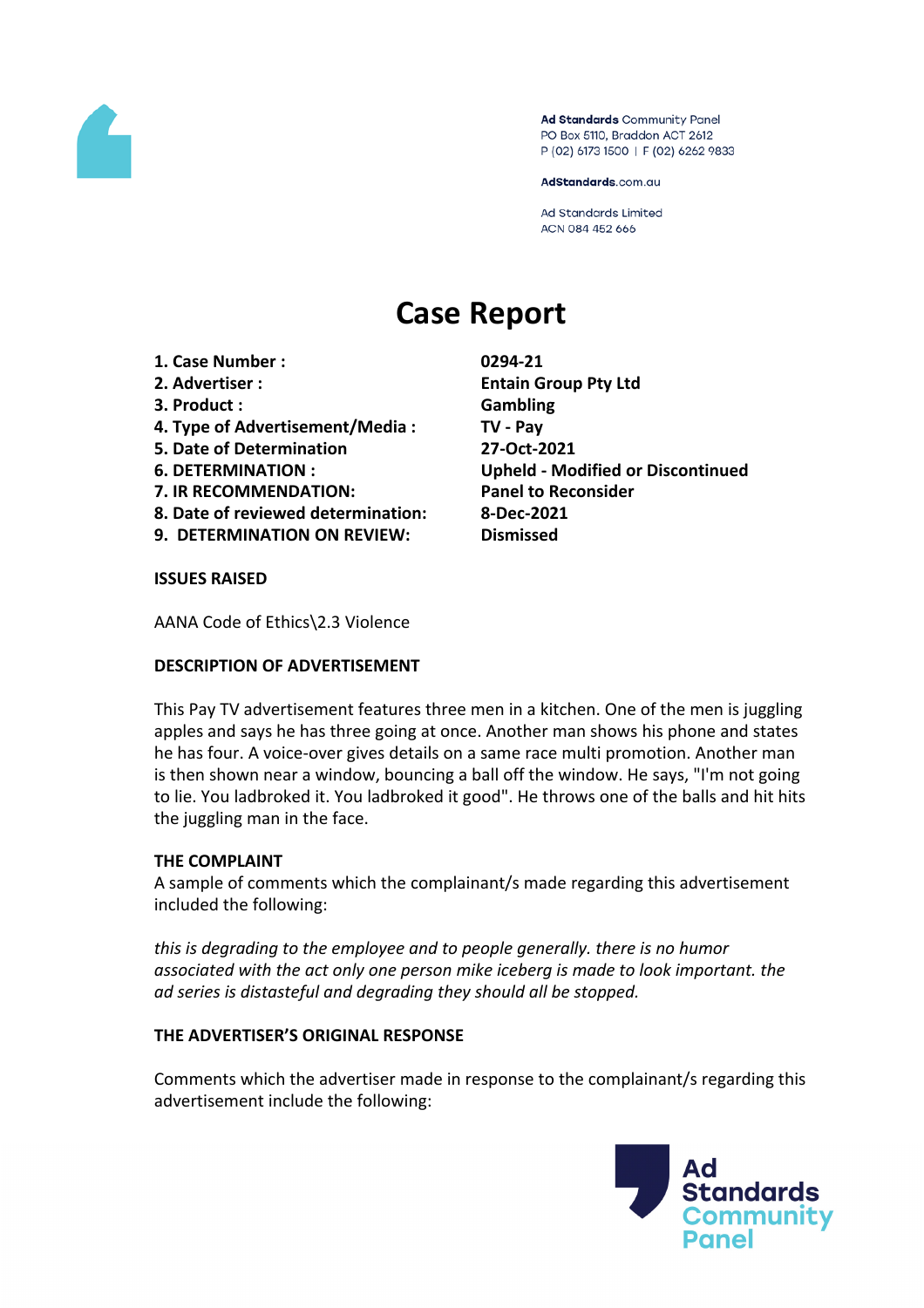

*Thank you for your letters dated 14 October 2021 and for bringing these complaints to our attention. We are always open to hearing the views of community members either directly or through avenues such as Ad Standards ("AS").* 

*We understand that the advertisement in question is a Ladbrokes television commercial promoting our "Ladbrokes" brand and specifically our Same Race Multi product ("Ad").* 

*In your letters of 14 October 2021, the Ad is described by the community members as: "Mark Wahlberg advertises Ladbrokes gambling. Conversation between actors in a boardroom about betting with that service. At the end, actor pivots from window and deliberately and forcefully throws a ball at the other actor to belittle them. mike iceberg is seen playing with a ball which he then throws at an employee and hits him in the face."*

*The specific reasons for concern outlined by the community members in your letters of 14 October 2021 of the Ad is:* 

- *Mark Walhlberg in this particular advert throws a ball deliberately into the face of one of the other players in the advert. It is an unnecessary violent act at a time when young children could still be watching TV. Advertising gambling apps should be banned like cigarettes and alcohol but this particular advert just goes too far!!*
- *The normalising of violence in this way undermines community efforts to reduce domestic violence and that is prevalent alongside pub culture. It is outrageous that it trivialises the act and suggests the behaviour it is socially acceptable! The wrong message to send young people.*
- *this is degrading to the employee and to people generally. there is no humor associated with the act only one person mike iceberg is made to look important. the ad series is distasteful and degrading they should all be stopped.*

*The specific issues raised are in relation to clause 2.3 of the AANA Code of Ethics – Violence, and clause 2.6 of the AANA Code of Ethics – Health and Safety – Bullying (non violent).*

*Our response to this complaint is set out below.*

# *A description of the advertisement*

*The Ad is a 15 second advertisement that contains fictional characters and scenes. The Ad is set in a fantastical world. It follows the character "Mike Iceberg" (introduced in earlier commercials) who has been hired by Ladbrokes as the new "Chief Entertainment Officer". He is able to do things that are extraordinary / out of the ordinary to make racing even more entertaining. In the earlier commercials, he coins the phrase "Ladbroke It" which is used to illustrate everyday things becoming more exciting and entertaining.*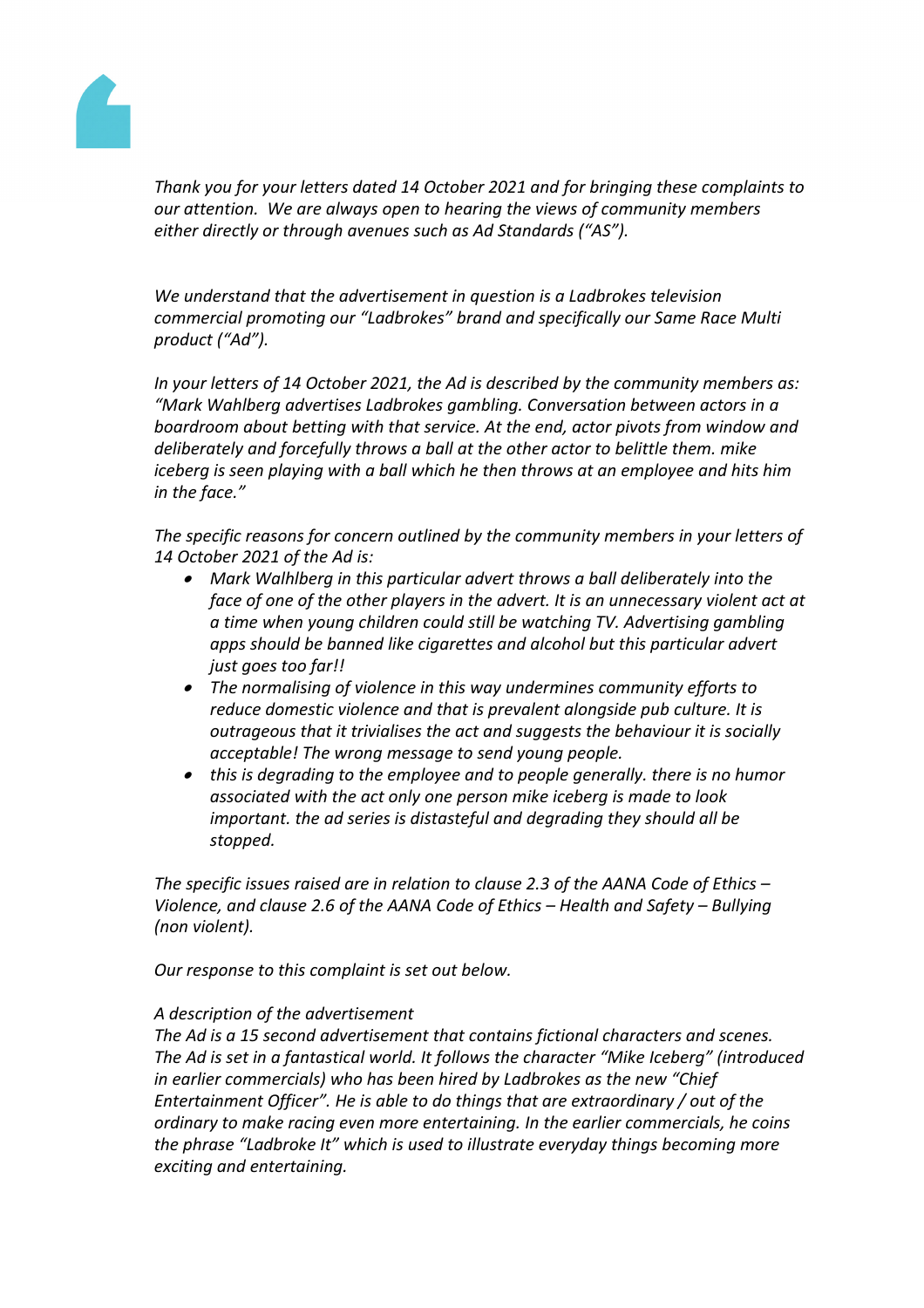

*The Ad depicts "Mike Iceberg" in a room with three other friends/acquaintances. The three other people are discussing Ladbrokes' Same Race Multi product and how it works, including placing a Same Race Multi bet. Mike Iceberg then turns and complements them for "Ladbroking It". The phrase is a reference to how they've made the situation more exciting/entertaining. Mike Iceberg then throws a small soft rubber ball in the direction of one of the people, hitting him in the head. Mike Iceberg then states "I'm not going to lie. You Ladbroked it. You Ladbroked it good". He then follows this up by giving a thumbs up sign.*

*The Ad concludes with the "Ladbrokes" logo on screen.* 

*In accordance with regulations and as part of our commitment towards responsible gambling, "Is gambling a problem for you? Call Gambling Help on 1800 858 858 or visit gamblinghelponline.org.au" appears on screen during the Ad. The national version of the Ad broadcast on pay TV also includes the specific South Australian responsible gambling message end frame at the conclusion of the Ad.*

*Our comments in relation to the complaint*

*At the outset and with respect to the views of the community member, we wish to correct some incorrect assertions made in the complaint:*

#### *Incorrect assertion*

*"throws a ball deliberately into the face of one of the other players in the advert"*

# *Response*

*Although he throws the ball in the direction of the person's head, there is no intent to hurt or harm him. Further, at no stage was any injury caused and there is completely no risk of injury given that it is a small soft rubber ball.*

# *Incorrect assertion*

*"It is an unnecessary violent act"*

#### *Response*

*The throwing of the small soft rubber ball is not itself a violent act. In the context of the Ad, the throwing of the small soft rubber ball is not a violent act*

#### *Incorrect assertion*

*"The normalising of violence in this way undermines community efforts to reduce domestic violence and that is prevalent alongside pub culture. It is outrageous that it trivialises the act and suggests the behaviour it is socially acceptable!"*

# *Response*

*The throwing of the small soft rubber ball is not itself an act of violence. In the context of the Ad, it is also not an act of violence or an act of "domestic violence".*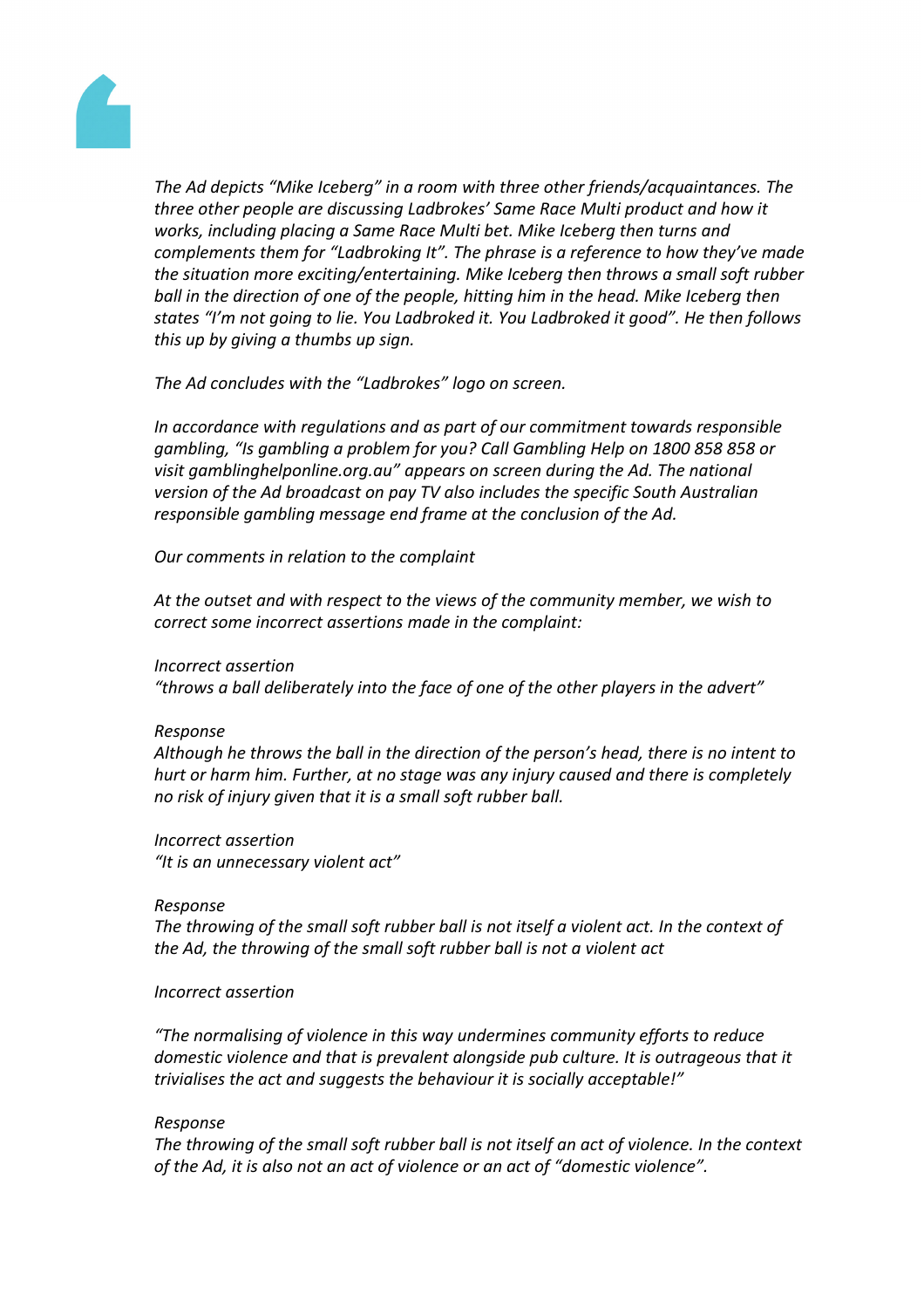

*The Ad is set with fictional characters, with one person making a decision about Ladbrokes Same Race Multi product. The response is a positive response from the Mike Iceberg character as seen by what he says – "You Ladbroked it good" congratulating the person, and by giving a thumbs up.*

*Further, playfully throwing a small soft rubber ball at and between friends, including where the ball hits someone is a common activity amongst friends.*

#### *Incorrect assertion*

*"this is degrading to the employee and to people generally"*

#### *Response*

*At no stage does the Ad depict any degrading of anyone. The Ad is set with fictional characters, with one person making a decision about Ladbrokes Same Race Multi product. The response is a positive response from the Mike Iceberg character as seen by what he says – "You Ladbroked it good" congratulating the person, and by giving a thumbs up.*

#### *Incorrect assertion*

*"the ad series is distasteful and degrading they should all be stopped"*

#### *Response*

*At no stage does the Ad depict any degrading of anyone. Further, the Ad is in no way distasteful. The Ad is set with fictional characters, with one person making a decision about Ladbrokes Same Race Multi product. The response is a positive response from the Mike Iceberg character as seen by what he says – "You Ladbroked it good" congratulating the person, and by giving a thumbs up.*

# *Section 2 of the Wagering Code*

*As we are an online and telephone wagering business licensed and regulated in Australia, the Wagering Code is applicable to our Ad. Although, for the reasons mentioned above and below, we do not believe our Ad contravenes the Wagering Code.*

# *2.1 – Directed to Minors*

*We believe that our Ad, having regard to the theme, visuals and language used, is not directed to minors (persons under 18 years of age).*

# *2.2 – Depiction of Minors*

We believe that our Ad does not depict a person under the age of 18 years of age in an *incidental role or at all.*

# *2.3 – Depiction of 18-24 year olds wagering*

*We believe that our Ad does not depict a person aged 18-24 years old engaged in wagering activities.*

*2.4 – Wagering in combination with the consumption of alcohol*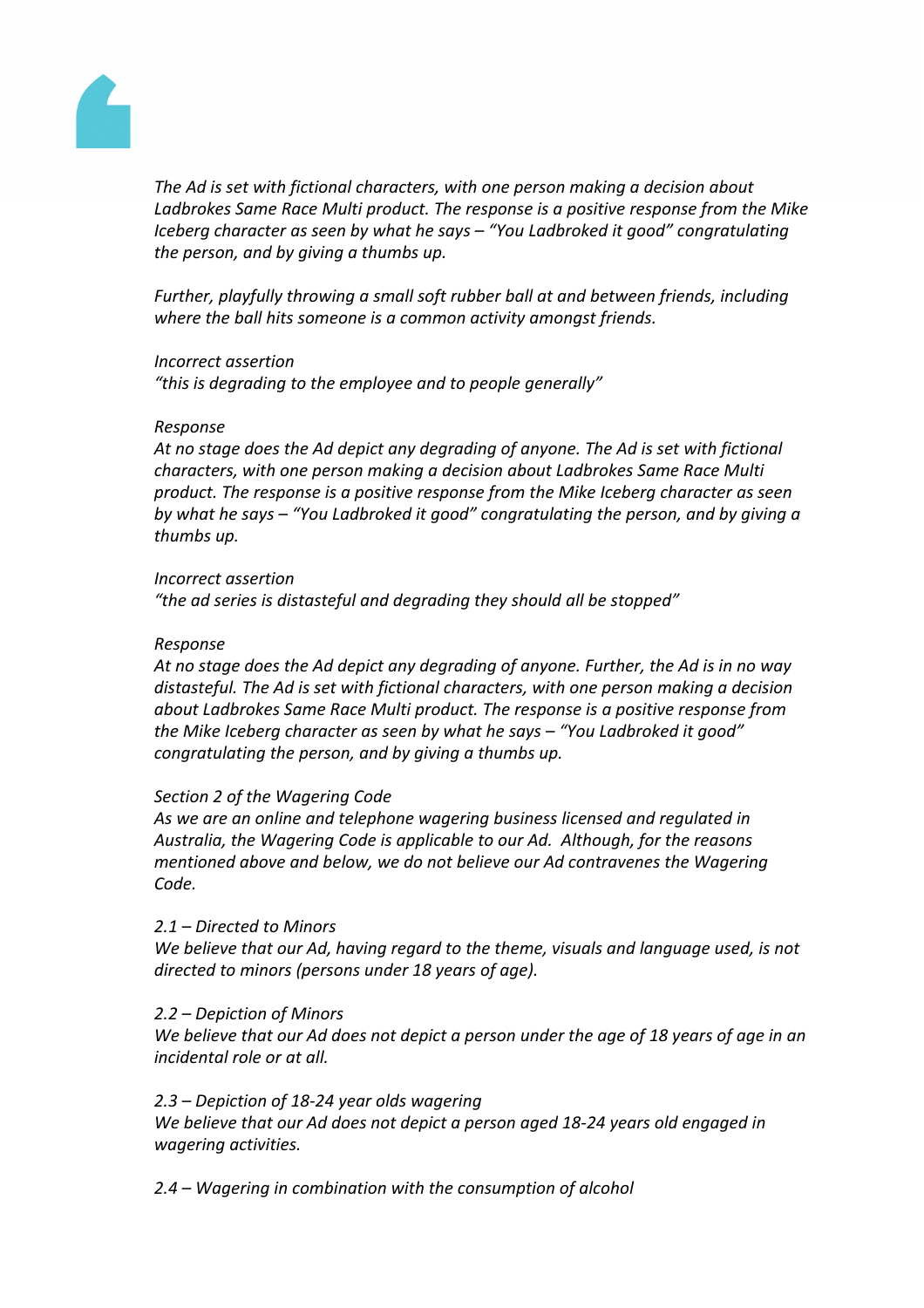

*We believe that our Ad does not portray, condone or encourage wagering in combination with the consumption of alcohol.* 

# *2.5 – Stated or implied promise of winning*

*We believe that our Ad does not state or imply a promise of winning.*

*2.6 – Means of relieving a person's financial or personal difficulties We believe that our Ad does not portray, condone or encourage participation in wagering activities as a means of relieving a person's financial or personal difficulties.*

#### *2.7 – Sexual success and enhanced attractiveness We believe that our Ad does not state or imply a link between wagering and sexual success or enhanced attractiveness.*

*2.8 – Excessive participation in wagering activities We believe that our Ad does not portray, condone or encourage excessive participation in wagering activities.*

# *2.9 – Peer pressure to wager or abstention from wagering We believe that our Ad neither portrays, condones or encourages peer pressure to wager nor disparages abstention from wagering activities.*

# *Section 2 of the AANA Code of Ethics*

*For the reasons mentioned above and below, we do not believe our Ad contravenes the AANA Code of Ethics.*

# *2.1 – Discrimination*

*We believe that our Ad does not discriminate against or vilify a person or section of the community on account of race, ethnicity, nationality, gender, age, sexual preference, religion, disability, mental illness or political belief.* 

# *2.2 – Sexual appeal*

*We believe that our Ad does not employ sexual appeal where images of minors, or people who appear to be minors, are used; or in a manner which is exploitative or degrading of any individual or group of people.*

# *2.3 – Violence*

*We believe that our Ad does not present or portray violence.* 

*The throwing of a small soft rubber ball at a friend/acquaintance is not violent and does not portray violence. The act of playfully throwing a small soft rubber ball at and between friends is a common activity played with friends. It is particularly common amongst "sporty" type friends. Just because the ball hits the person on the head in no way indicates that that act is violent, and in no way portrays violence.*

*The context of the Ad confirms this by the surrounding circumstances. The character, Mike Iceberg commends/congratulations the person saying "You Ladbroked it!" and follows this up with a complimentary statement, "You Ladbroked it good!". He also*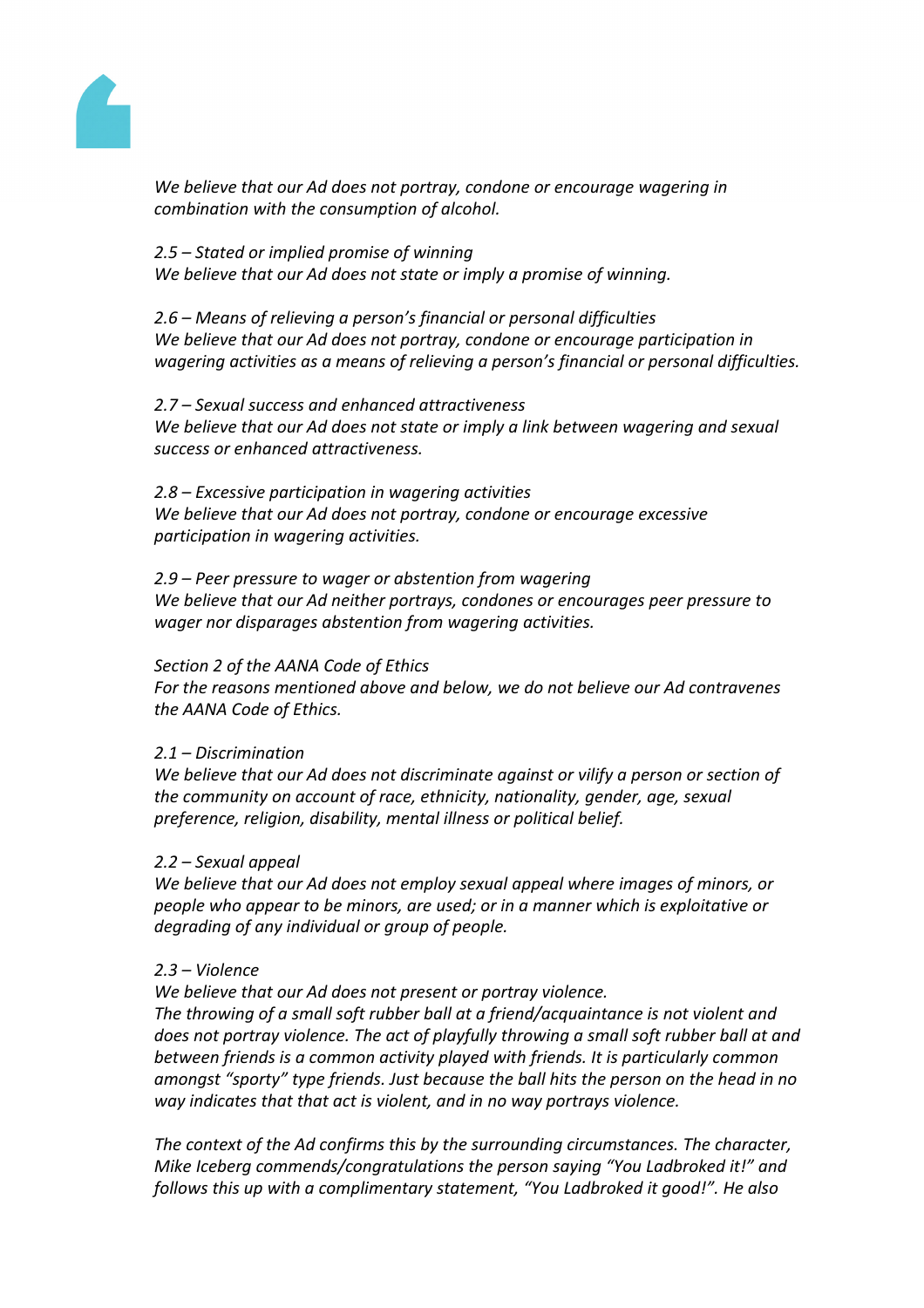

*gives a thumbs up sign. This all clearly shows the surrounding positive (and not violent) nature of the Mike Iceberg character's behaviour and actions.*

# *2.4 – Sex, sexuality and nudity*

*We believe that our Ad does not treat sex, sexuality or nudity with insensitivity to the relevant audience.* 

#### *2.5 – Language*

*We believe that our Ad uses language which is appropriate in the circumstances, and is not strong or obscene.* 

#### *2.6 - Health and Safety*

*We believe that the Ad does not depict material contrary to prevailing community standards on health and safety.*

*The throwing of a small soft rubber ball at a friend/acquaintance is not contrary to prevailing community standards on health and safety. The act of playfully throwing a small soft rubber ball at and between friends is a common activity played with friends. It is particularly common amongst "sporty" type friends. Just because the ball hits the person on the head is not contrary to prevailing community standards on health and safety.*

*The context of the Ad is that the character, Mike Iceberg commends/congratulations the person saying "You Ladbroked it!" and follows this up with a complimentary statement, "You Ladbroked it good!". He also gives a thumbs up sign. This all clearly shows the surrounding positive (and not violent) nature of the Mike Iceberg character's behaviour and actions.*

*Further, at no stage was the person that was hit with the ball injured in any way, or even likely to get injured. There was no risk of injury given that the ball used was a small soft rubber ball.*

*AANA Code for Advertising and Marketing Communications to Children We do not consider that the AANA Code for Advertising and Marketing Communications to Children applies as the Ad is not, having regard to the theme, visuals and language used, directed primarily to children or for product which is targeted toward or having principal appeal to children.* 

*AANA Food and Beverages Marketing and Communications Code We do not consider that the AANA Food and Beverages Marketing and Communications Code applies as the Ad does not advertise food or beverage products.*

*We sincerely hope that the clarification provided here resolves the concerns of both Ad Standards and the community member.* 

#### **THE ORIGINAL DETERMINATION**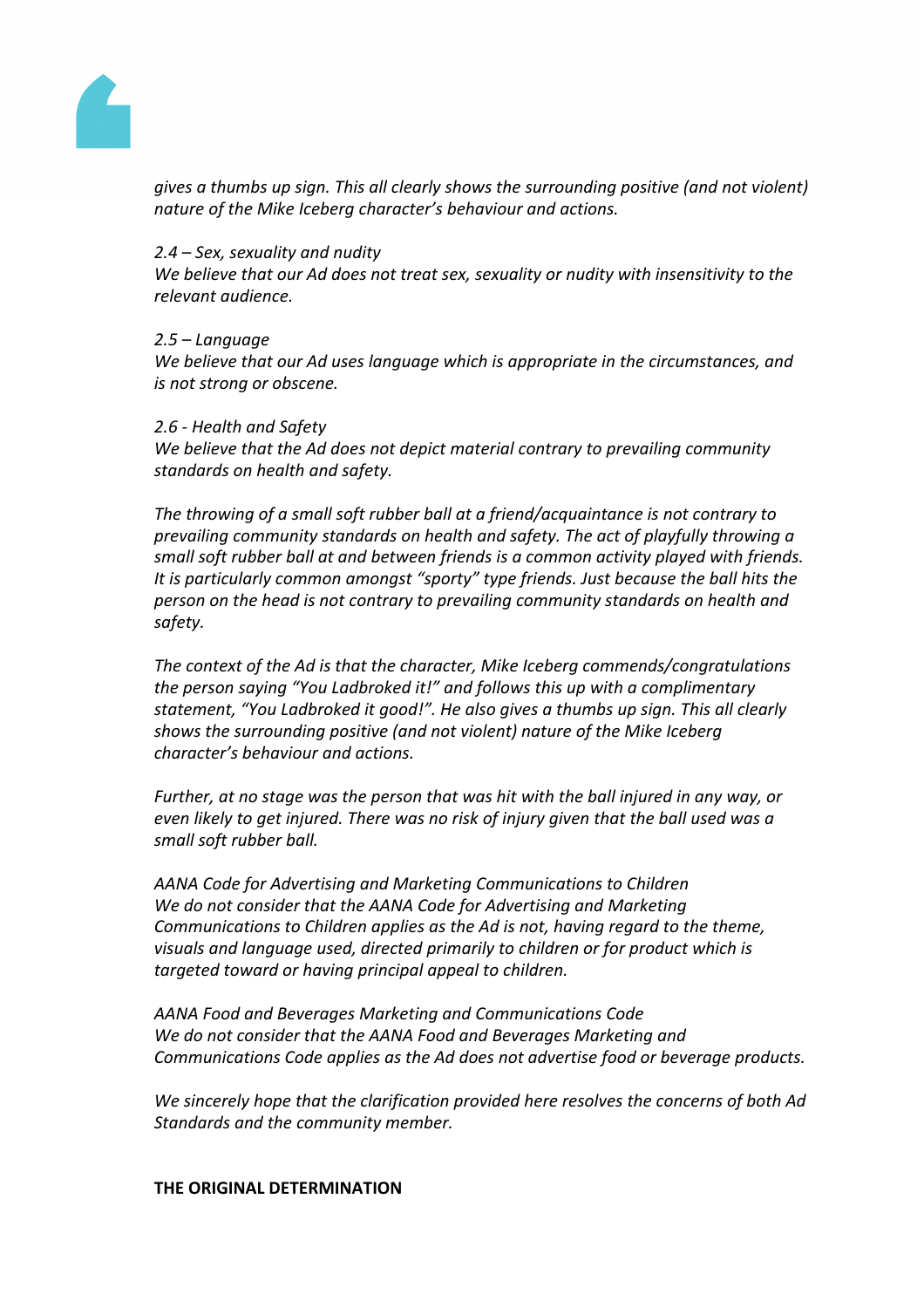

The Ad Standards Community Panel (the Panel) considered whether this advertisement breaches Section 2 of the AANA Code of Ethics (the Code).

The Panel noted the complainant's concern that the advertisement depicts distasteful and degrading behaviour.

The Panel viewed the advertisement and noted the advertiser's response.

# **Section 2.3: Advertising shall not present or portray violence unless it is justifiable in the context of the product or service advertised**

The Panel noted that the Practice Note to the Code states:

*"Although the depiction of violence in an advertisement may be relevant to the story being told in the advertisement, any violence must also be justifiable in the context of the product being advertised, or else will be in breach of this section of the Code."*

#### **Does the advertisement contain violence?**

The Panel noted that the advertisement appeared to depict one character deliberately throwing a soft ball at the head of another character, in a work-place environment.

The Panel noted that it had considered a similar issue in case 0325-20, in which:

*"The Panel noted that the ball is thrown at the man eating a sandwich and hits him in the head, causing him to fall backwards. The Panel noted that the man throwing the football, Wally Lewis, is a former rugby league player and his use of a ball is relevant to his persona. The Panel considered that the man eating the sandwich may have been able to catch the ball if he had been paying attention, and that there was not necessarily an intent to cause him harm. However, the Panel considered the man is seen to be hit by the ball and, whether this is intentional or not, this would constitute violence".*

A minority of the Panel considered that unlike the previous case, in the current advertisement the ball that was thrown was soft and not likely to cause harm. A minority of the Panel considered that the man was not shown to be physically harmed, and as such this would not constitute violence.

Consistent with the previous determination, the majority of the Panel considered that in the current advertisement the depiction of one person hitting another person in the head with a ball did constitute violence.

# **Is the violence justifiable in the context of the product or service advertised?**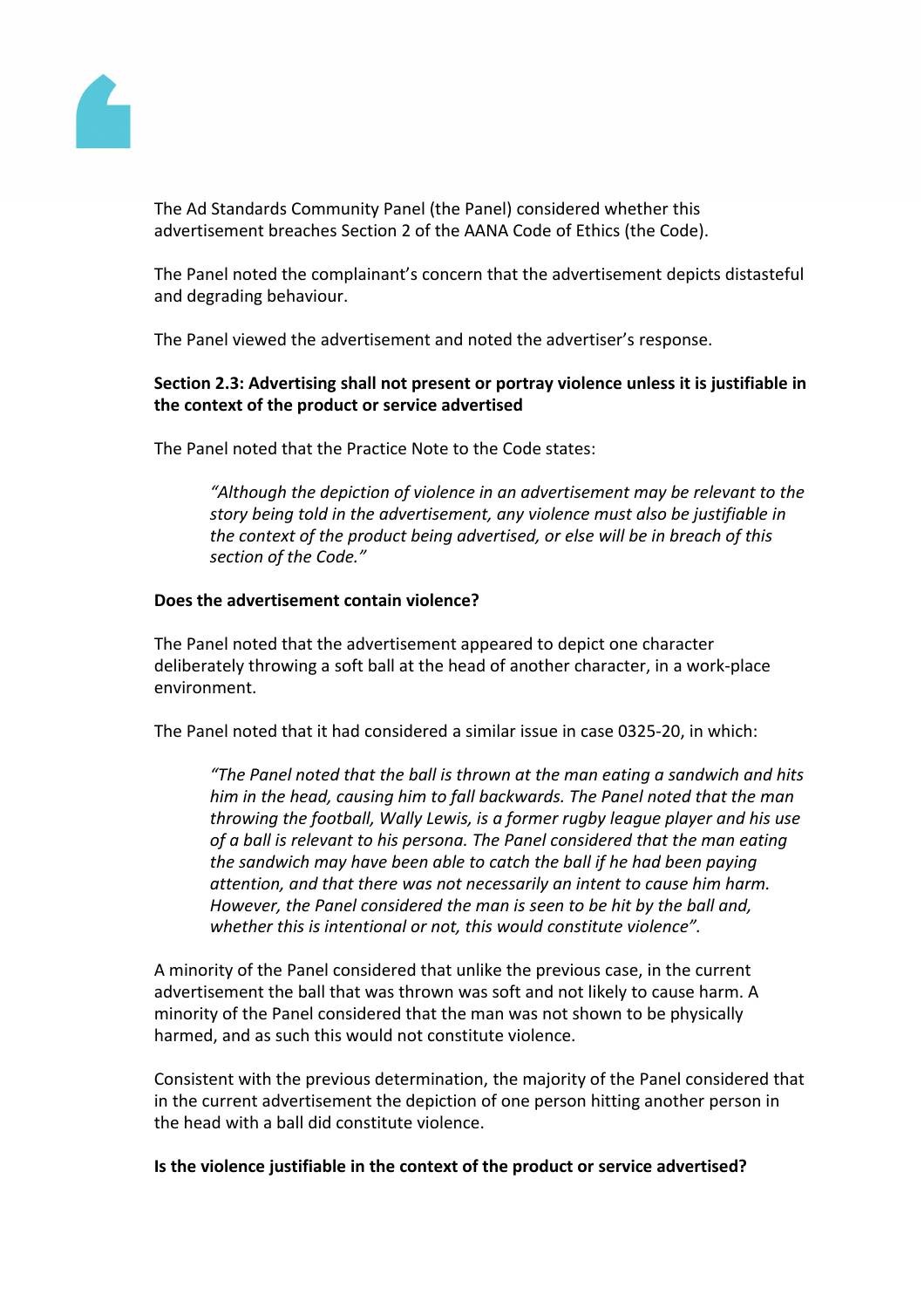

The Panel noted that it had considered a similar issue in case 0325-20, in which:

*"The Panel noted that Wally Lewis is dressed in a king costume and that the man eating did not react to the presence of others in his home. The Panel considered that the reaction of the man falling off the chair was exaggerated and not a realistic reaction to the low amount of force the ball was thrown with. The Panel noted that the man was not shown to be injured or in pain after being hit with the ball. The Panel considered that the violence depicted was slapstick and unrealistic. In the Panel's view the low level of violence portrayed in the advertisement was justifiable in the context of the product advertised, and did not breach Section 2.3 of the Code."*

A minority of the Panel considered that consistent with the determination in case 0325-20, the violence shown in the current advertisement was slapstick and exaggerated and the man who was hit with the ball was not shown to be injured or in pain.

The majority of the Panel considered that unlike case 0325-20, the current advertisement was set in an every-day environment. The Panel considered that although the 'Mike Iceberg' character was seen to be acting erratically, the setting was realistic and not fantastical.

The Panel noted that it had also considered a similar issue in case 0004-20, in which:

*"The Panel noted the advertiser features former cricketer Andrew Symonds who is known for shoulder charging a streaker during a cricket game in 2008, and that this advertisement is referencing this incident in a humorous manner. The Panel considered that the interaction between Symonds and the production assistant appeared sudden and unexpected. The Panel considered that the production assistant is not seen to get back up and there is a suggestion that he is injured and may need chiropractic help. The Panel considered that this did constitute a depiction of violence.*

*A minority of the Panel considered that the violence in the advertisement was a lighthearted and slapstick reference to a well-known event and that this lowlevel of violence was justifiable in the context of humorous advertising of a potential need for health insurance services.*

*The majority of the Panel considered that the violence in the advertisement was not mild, and that the casual violence shown was inappropriate in the circumstances. The majority of the Panel considered that the humour in the advertisement was dependent on the viewer's recognition and knowledge of the previous incident, and that many viewers would not be aware of this. The majority of the Panel considered that Symonds shows no remorse for the situation, and that the production assistant is not shown to get back up. The majority of the Panel considered that the depiction does not show a resolution to the situation and that the viewer is therefore left with an impression of harm. The majority of the Panel considered that the depiction of purposefully*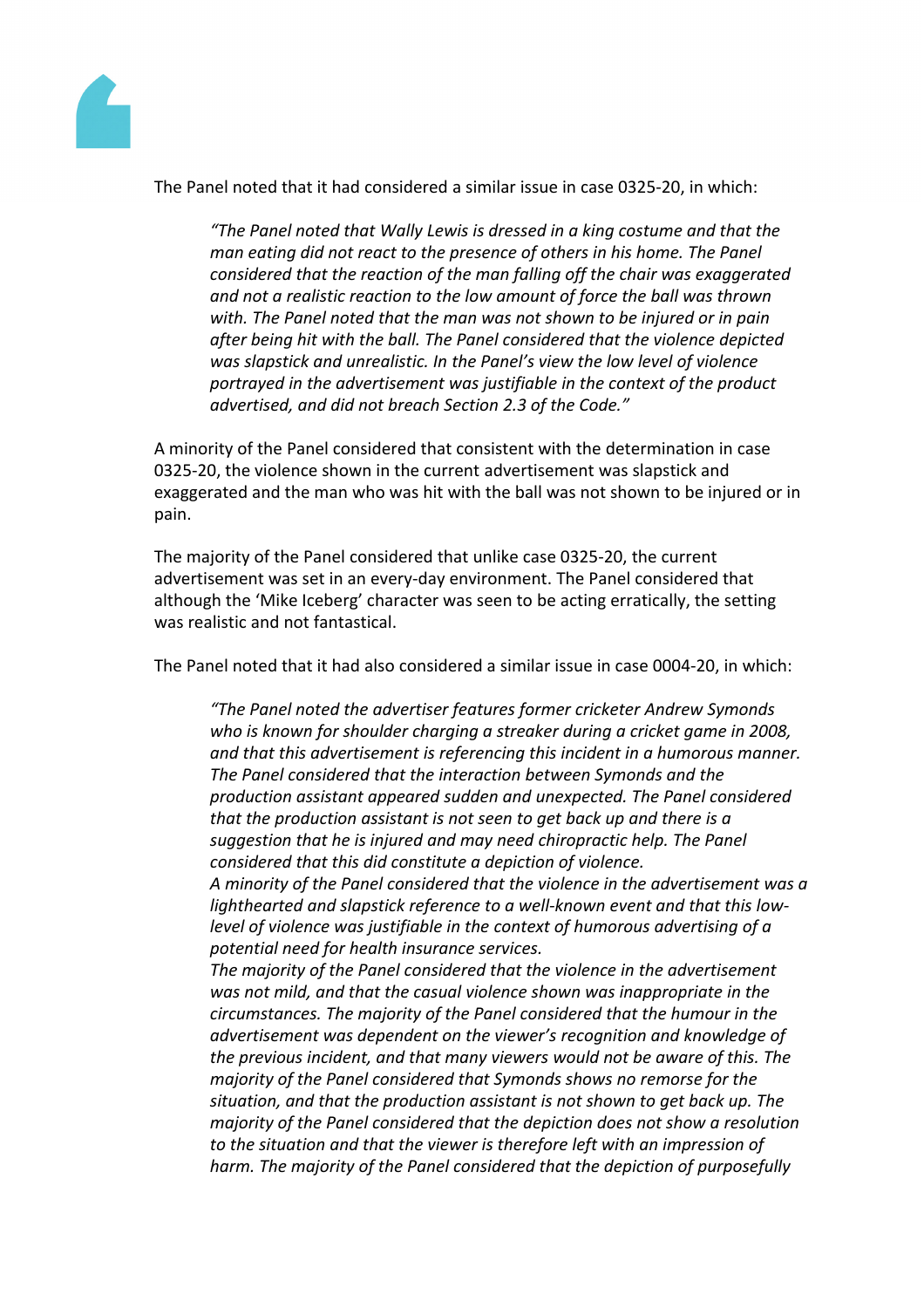

*and unapologetically injuring someone was not justifiable in the context of advertising flexible health insurance cover"*

Consistent with the determination in case 0004-20, the Panel considered that the Mike Iceberg character was not seen to show remorse, and purposefully throwing something at someone is not justifiable in the context of advertising a wagering product.

The Panel noted that although the ball appeared to be soft and not to cause harm to the man who was hit by the ball, he appeared unhappy to have had a ball hit him in the face. The Panel considered that the action was in the nature of bullying. The Panel considered that throwing something at someone's head, even a soft ball, was violent and was not an appropriate action.

# **Section 2.3 Conclusion**

The Panel determined that the advertisement did present or portray violence which was not justifiable in the context of the product or service advertised and did breach Section 2.3 of the Code.

# **Conclusion**

Finding that the advertisement did breach Section 2.3 of the Code, the Panel upheld the complaint.

# **THE ADVERTISER'S RESPONSE TO ORIGINAL DETERMINATION**

Thank you for your initial letter dated 14 October 2021 regarding our Ladbrokes advertisement and for the opportunity to provide a statement in response to the Community Panel's determination.

As set out in our letter dated 21 October 2021, Entain strongly denies that the advertisement contravenes any section of the AANA Code of Ethics (Code). Nevertheless, Entain has (without any admission) discontinued the advertisement.

We look forward to receiving further correspondence from your office providing Entain with the option to request an independent review of the Community Panel's determination. Entain takes its obligations under the Code very seriously, and is concerned by the Community Panel's determination. Accordingly, Entain intends to request that an independent review of the Community Panel's determination be conducted.

# **INDEPENDENT REVIEW**

# **ADVERTISER'S REQUEST FOR INDEPENDENT REVIEW**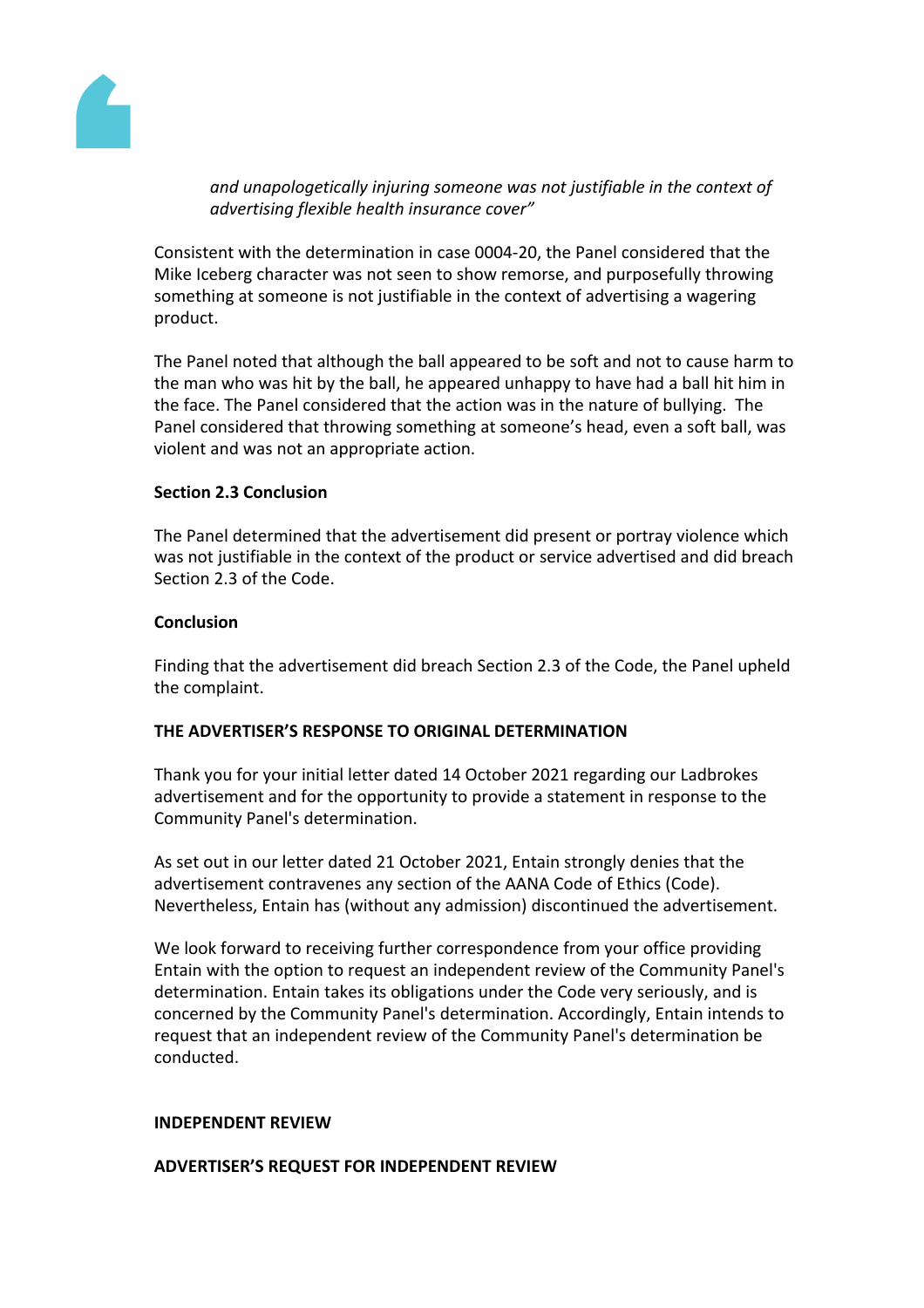

We refer to previous correspondence regarding a Ladbrokes television commercial promoting our "Ladbrokes" brand and specifically our Same Race Multi product ("**Ad**").

As set out in our letter dated 21 October 2021, we are always open to hearing the views of community members either directly or through avenues such as Ad Standards ("**AS**"). We take out obligations under the AANA Code of Ethics and the AANA Wagering Advertising & Marketing Communications Code very seriously. Notwithstanding our commitment to compliance with these codes, we are deeply concerned by the Panel's determination dated 27 October 2021 and communicated to us on 4 November 2021 (**Determination**).

Entain respectfully requests that the Independent Reviewer conduct a review of the Determination and to this end considers:

- there is an overwhelming (and most certainly a prima facie) case for review, such that Entain's request should be accepted by the Independent Reviewer; and
- after conducting appropriate investigations, that the Independent Reviewer should recommend that the Panel review the Determination and dismiss the original complaint regarding the Ad.

# **Previous response and the relevant prohibition**

In our response to the complaint (letter dated 21 October 2021), we strenuously denied that the Ad contravened any section of the AANA Code of Ethics. We provided a number of submissions around that. We have further elaborated on many of those points in these submissions as we did not consider it was necessary at the time given in Entain's respectful submission, the Ad clearly did not contain any violence.

Section 2.3 of the AANA Code of Ethics prohibits advertising that presents or portrays violence unless it is justifiable in the context of the product or service advertised.

In the Determination, the Panel concluded that the Ad did present or portray violence which was not justifiable in the context of the product or service advertised and did breach section 2.3 of the Code of Ethics. With respect, Entain submits that this conclusion was plainly wrong.

We have set out below our further submissions as to why the Panel's conclusion was plainly wrong in the approximate order in which they have been dealt with by the Panel in the Determination. This includes restating the description of the Ad, followed by a number of factors that the Panel has either assumed and interpreted incorrectly, overlooked and has decided inconsistently with prior cases.

# **Description of the Ad**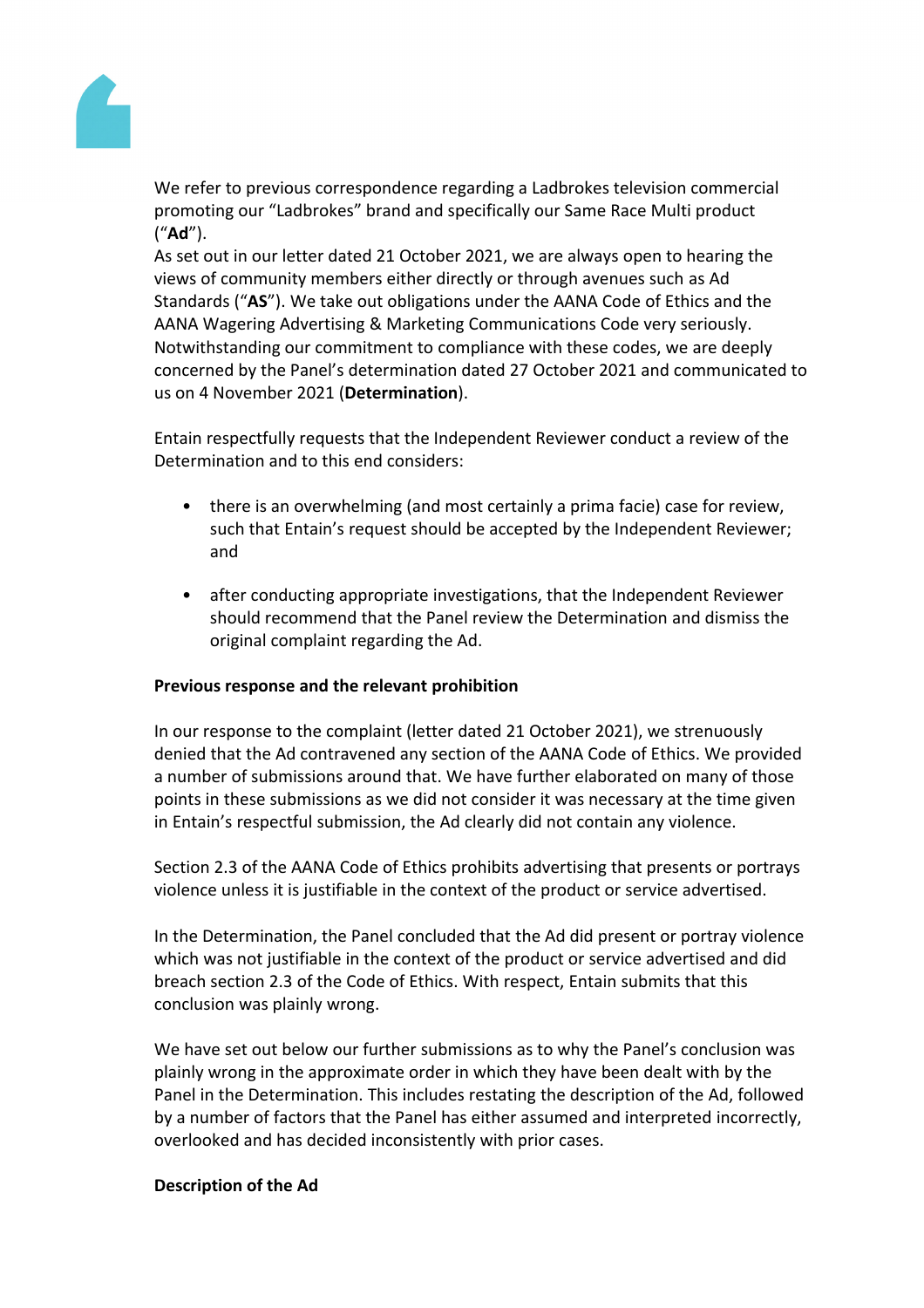

The Ad is set in a fantastical world. It contains fictional characters and scenes. The Ad features the character "Mike Iceberg" (introduced in earlier Ladbrokes commercials) who is Ladbrokes "Chief Entertainment Officer" (a fictional/fantastical role). He is able to do things that are extraordinary / out of the ordinary to make racing and sport even more entertaining. In earlier Ladbrokes commercials, he coins the phrase "Ladbroke It" which is used to illustrate everyday things becoming more exciting and entertaining.

The Ad depicts "Mike Iceberg" in a room with three other friends/acquaintances. The three other people are discussing Ladbrokes' Same Race Multi product and how it works, including placing a Same Race Multi bet. Mike Iceberg then turns and congratulates them for "Ladbroking It". The phrase is a reference to how they've made the situation more exciting/entertaining. Mike Iceberg then throws a small soft rubber ball in the direction of one of the people, hitting him in the head. Mike Iceberg then states in a congratulatory way "I'm not going to lie. You Ladbroked it. You Ladbroked it good". He then follows this up by giving a thumbs up sign.

# **Not a workplace**

The Panel states that the throwing of the ball took place in a "work-place environment". This is incorrect. Contrary to the Panel's assumption, the Ad does not take place in a "work-place environment". The Ad clearly shows a group of friends/acquaintances discussing and placing a bet using the Ladbrokes App in an apartment.

# **The Ad does not contain violence**

Simply throwing a ball that hits a friend/acquaintance in the head is not in itself a violent act. Throwing a ball between friends is a common activity, especially between sport minded friends.

Further, the ball used was a small, soft rubber ball. It does not flow that throwing any object at a person constitutes a violent act. The context of the object thrown must be taken into consideration. For example, throwing a feather at someone would clearly not indicate a violent act, whereas throwing a knife at someone potentially would be a violent act. Here, the ball used was a small, soft rubber ball. The ball was so soft and rubbery that the man that was hit did not move at all and the ball bounced off him. We note that a minority of the Panel considered that as the ball was soft and not likely to do harm, combined with the fact that the man was not shown to be physically harmed, it does not constitute violence.

Further, the actions of the Mike Iceberg character after throwing the ball provide further context that the act was not violent. He clearly congratulates the man for "Ladbroking It", stating "you Ladbroked it good!". He then gives the man a positive thumbs up gesture.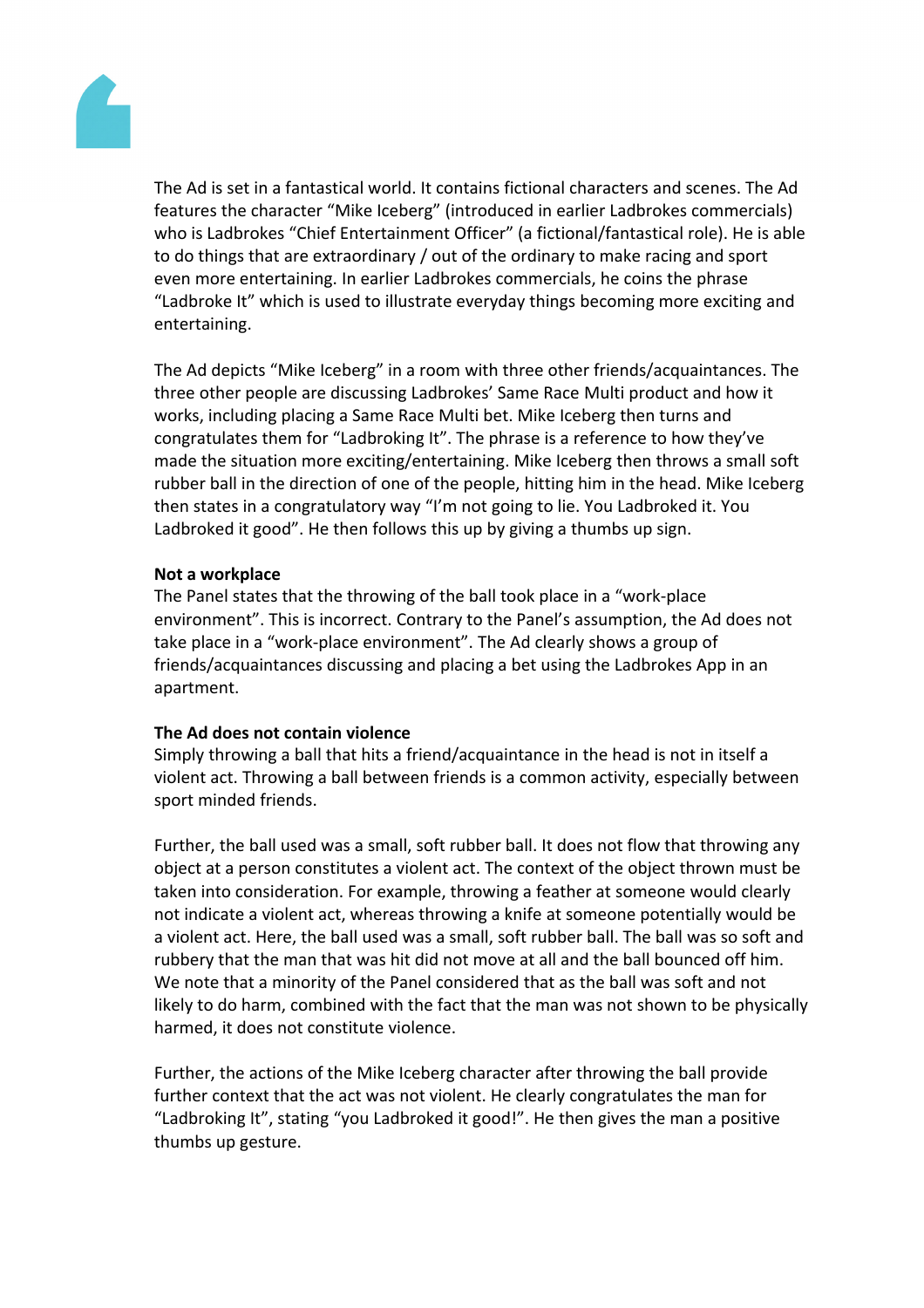

Guidance can further be drawn from previous Panel decisions. There are a number of previous decisions where a person is hit with an object and the Panel has determined that it doesn not constitute violence. Specifically the below cases are on point and we have emphasized similar considerations that should be taken into consideration in our case:

- Case 0504/14 where in an advertisement for carsguide.com.au, after a man has explained his product, the viewer sees either animated soccer balls bouncing off parts of his body or animated bees attacking him and the man appears to react even though they are animations. The Panel stated, *"The Board noted that once the man has explained his product we see him being attacked either by animated bees or animated soccer balls and considered that whilst this depiction was not relevant to the advertised product in the Board's view it is slapstick and not suggestive of actual violence or harm. The Board noted the man's reactions which indicate he feels pain but considered his portrayal is intended to be over the top and comical and that it is clear that he has not actually been harmed by the on-screen animation. The Board considered that the advertisement did not present or portray violence and determined that the advertisement did not breach Section 2.3 of the Code."* It is important to note that the Panel specifically points out that that the man was not actually harmed.
- *•* Case 0040/12 where in an advertisement for Super Retail Group in a camping scene a Mum is seen to hit the Dad with what looks to be a hairbrush. The Panel stated, *"The Board considered whether the advertisement was in breach of Section 2.3 of the Code. Section 2.3 of the Code states: "Advertising or Marketing Communications shall not present or portray violence unless it is justifiable in the context of the product or service advertised". The Board noted the advertisement is set in a tent and features a man showing his wife the blow up bed he has bought and then the wife hitting him on his back with her hairbrush when he admits he didn"t get a foot pump to blow the bed up. The Board noted the complainants" concerns that the depiction of the woman using her hairbrush to hit her husband on the back is a depiction which amounts to domestic violence and is therefore not appropriate. The Board considered that most members of the community would consider this depiction to be a realistic situation whereby one spouse forgets something and the other gets annoyed and that when the woman hits her husband it is lighthearted, the man is obviously not hurt by the action, and it would be likely to be considered a humorous depiction of interaction between a happy couple while camping. The Board considered that if the genders were reversed and it was the man tapping the woman, the Board"s decision would remain the same: that this advertisement does not depict or condone domestic violence but rather it depicts a realistic situation in a lighthearted manner and that the tap is more playful frustration than aggressive violence. The Board considered that the advertisement does not present or portray violence and determined that the advertisement did not breach Section 2.3 of the Code."*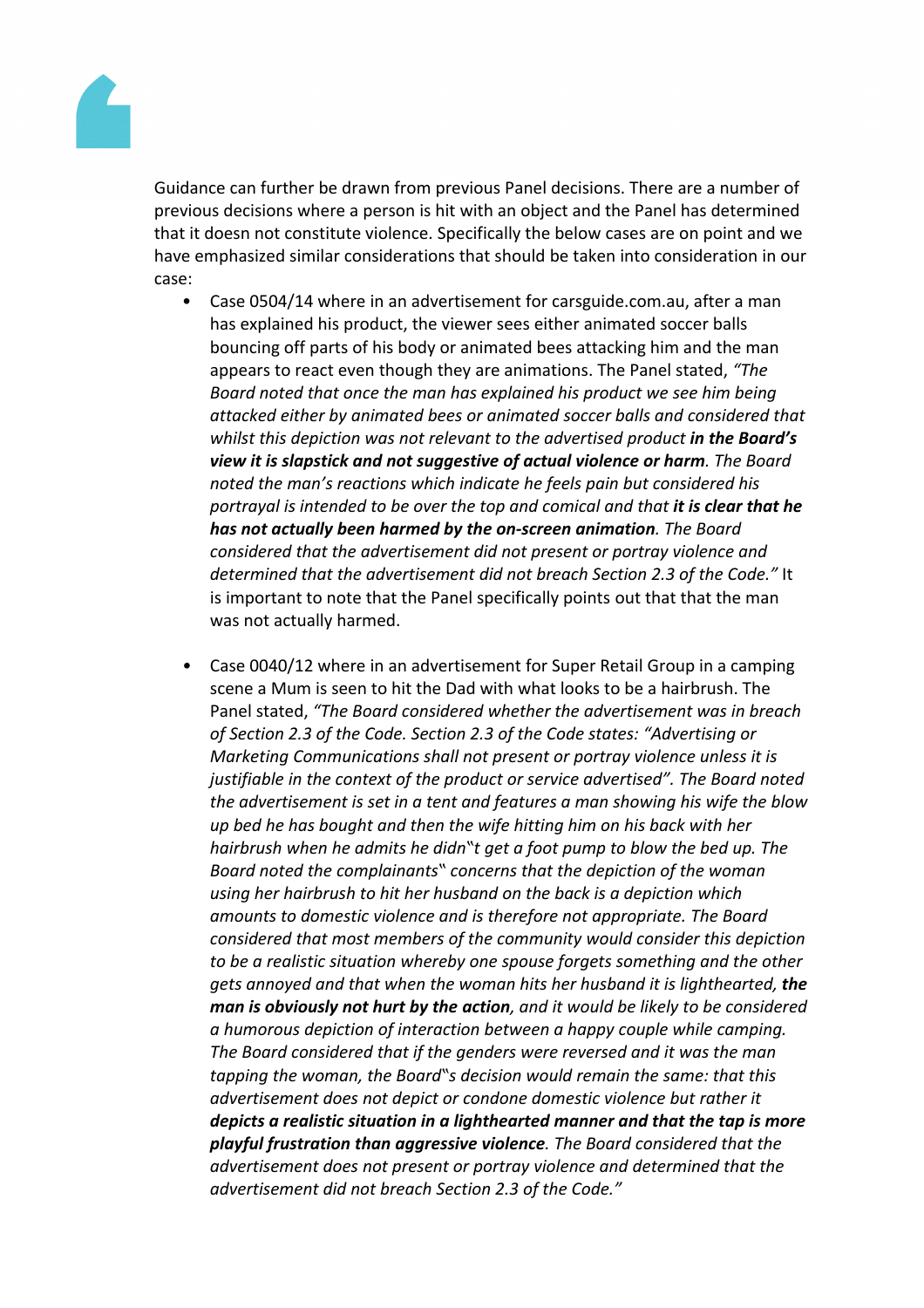

- *•* Case 0017/11 where in an advertisement for 3D Inspiration Paint Store, a woman hits a man over the head with a frying pan and he falls down. That Panel stated, *"The Board considered whether the advertisement was in breach of section 2.2 of the Code. Section 2.2 of the Code states that "Advertising or Marketing Communications shall not present or portray violence unless it is justifiable in the context of the product or service advertised." The Board noted the advertisement features a woman who hits a man over the back of his head with a frying pan and he falls down. The woman then pushes the ladder over, seemingly onto the man, and mockingly calls out for help. The Board noted the advertiser's response that the ad is intended as slapstick humour and the majority of the Board agreed that it is similar in nature to previous advertisements where humour is used in an attempt to capture the viewers' attention…The majority of the Board considered that most members of the community would find the advertisement humorous and would recognise that it was not encouraging or condoning violence, but rather emphasising the unlikely but familiar situation between couples over decisions such as the colour of paint and home renovating in general. On this basis the Board determined that the advertisement did not depict or condone violence and was not in breach of section 2.2 of the Code."*
- Case 368/08 where in an advertisement for Thifty Link Hardware, a man is seen with a child, and throws him a ball which knocks the child's glasses off, at which the man says "Sorry". The man is then seen pushing the child on a swing, so hard that the swing returns empty. The Panel stated, *"The Board considered the application of Sections 2.2 and 2.6, relating to violence and health and safety. The Board carefully viewed the advertisement and considered that there was an implication of nastiness, but the presentation, including sounds and the well-known character used, gave it a slapstick character which did not constitute violence or contravene prevailing community standard of violence, health or safety. The Board therefore found no breach of either Sections 2.2 or 2.6."*
- Case 210/02 where in an advertisement for Australian Paper (Reflex) a woman is walking through an office and the woman is hit by what appears to be a football. The Panel stated, *"The Board noted the advertiser's response that the commercial was designed to highlight the unpredictable nature of the workplace and agreed that the scene was obviously humorous in intent. The Board determined that the advertisement did not breach the Code on the grounds of discrimination, (age) vilification, or violence."*

In case 080-21, Entain was the subject of complaints regarding an earlier advertisement that also featured the Mike Iceberg character. In that advertisement, the Mike Iceberg character was shown to knock a drink of water out of an employee's hand, as well as a bar scene where a man falls through a table and there is a gunshot sound. In that case, the Panel concluded, *"The Panel considered that the scene is*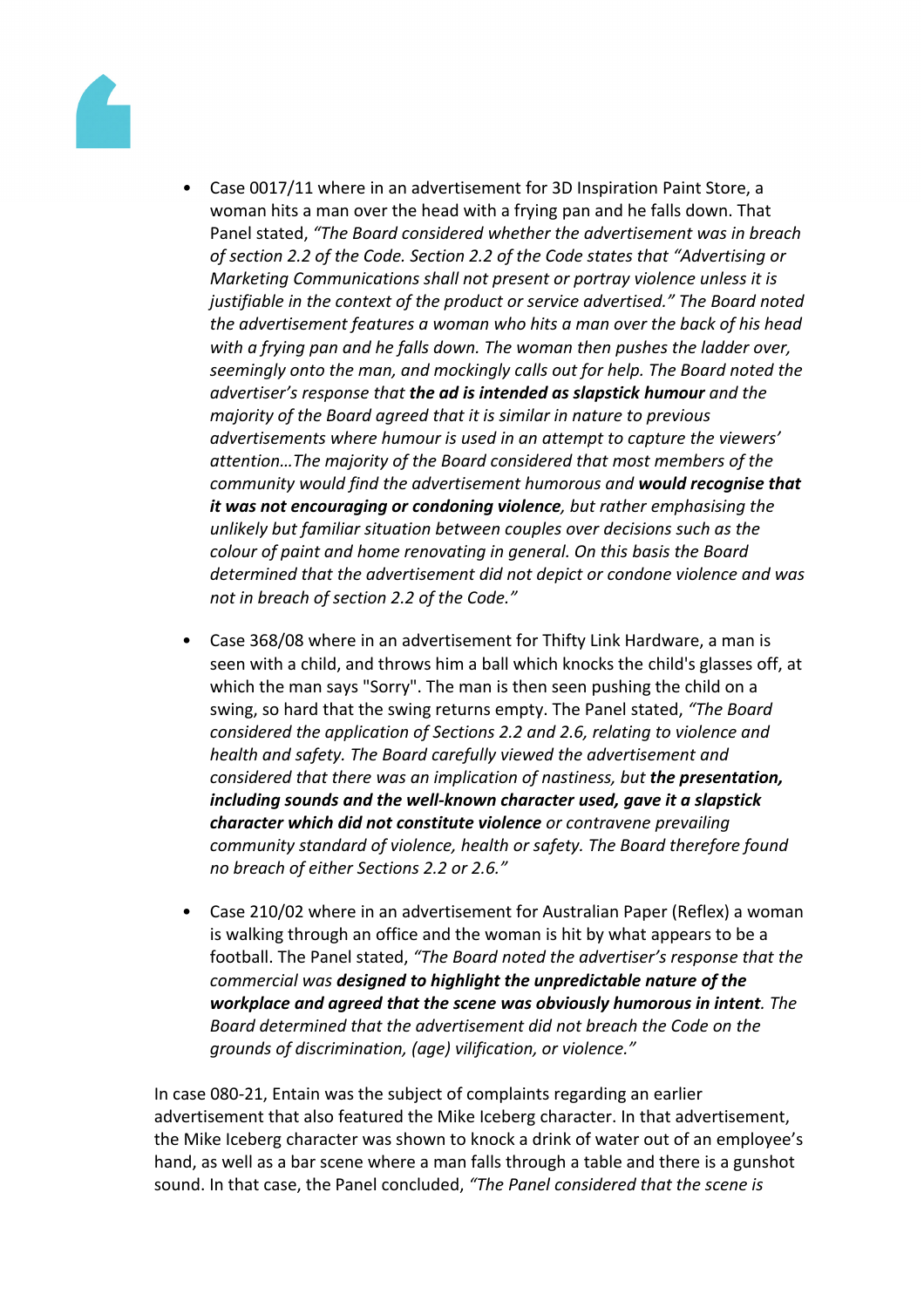

*consistent with old Western movies, and is consistent with the theme of the advertisement showing unrealistic scenarios. The Panel noted that the scene is brief, and considered that most members of the community would not find the advertisement to present violence."* It is important to note that the Panel considered the activity of the western bar scene in the context of old western movies, not in the context of the product or service advertised. We submit that the same approach should be taken here. That is, the surrounding context of the Ad be taken into consideration. It is also important to note that the Panel took no issue with the Mike Iceberg character knocking a drink out of an employee's hand.

Further, as a gambling operator, Entain (and the Ladbrokes brand) is only able to have customers who are 18 years of age or older. The Ad is directed at people who can legally use the product. The context of the Ad and its intended audience must be taken into consideration when determining whether the Mike Iceberg character's conduct was violent. As only people aged 18 years of age or older can use our services, we submit that taking all of the above considerations into effect, this target market would not consider the Ad to contain violence.

# **The Ad was slapstick**

Entain submits that the Panel has erred in determining that the Ad differed from case 0325-20. Similar to the advertisement in that case, the conduct here of the Mike Iceberg character and the Ad was slapstick, especially given the nature (and history/previous examples) of his character. Further, even if it is determined that the conduct of the Mike Iceberg character was "violent", the violence was of such a low level, having respect of:

- the context the Mike Iceberg character is congratulatory and compliments the man;
- the ball used was a small soft rubber ball; and
- the man suffered absolutely no injury whatsoever.

Case 0325-20 confirms that a low level of violence is permitted in advertisements. Further, the Panel's Determination in respect of the Ad is inconsistent with previous determinations. In case 0325-20, the Panel determined that a low level of violence was justifiable in the context of the *product* advertised. The product advertised in that case was a protein shake (drink). It seems inconsistent that a low level of violence would be justifiable when advertising a protein shake (drink) but wouldn't be justifiable when advertising a sports wagering brand using sporting references and activities that friends/acquaintances take part in (throwing a ball). We therefore submit that the Ad should be determined consistent with the finding in case 0325-20. That is, that the Ad did not breach section 2.3 (or any other section) of the Code of Ethics.

# **Not an every-day environment**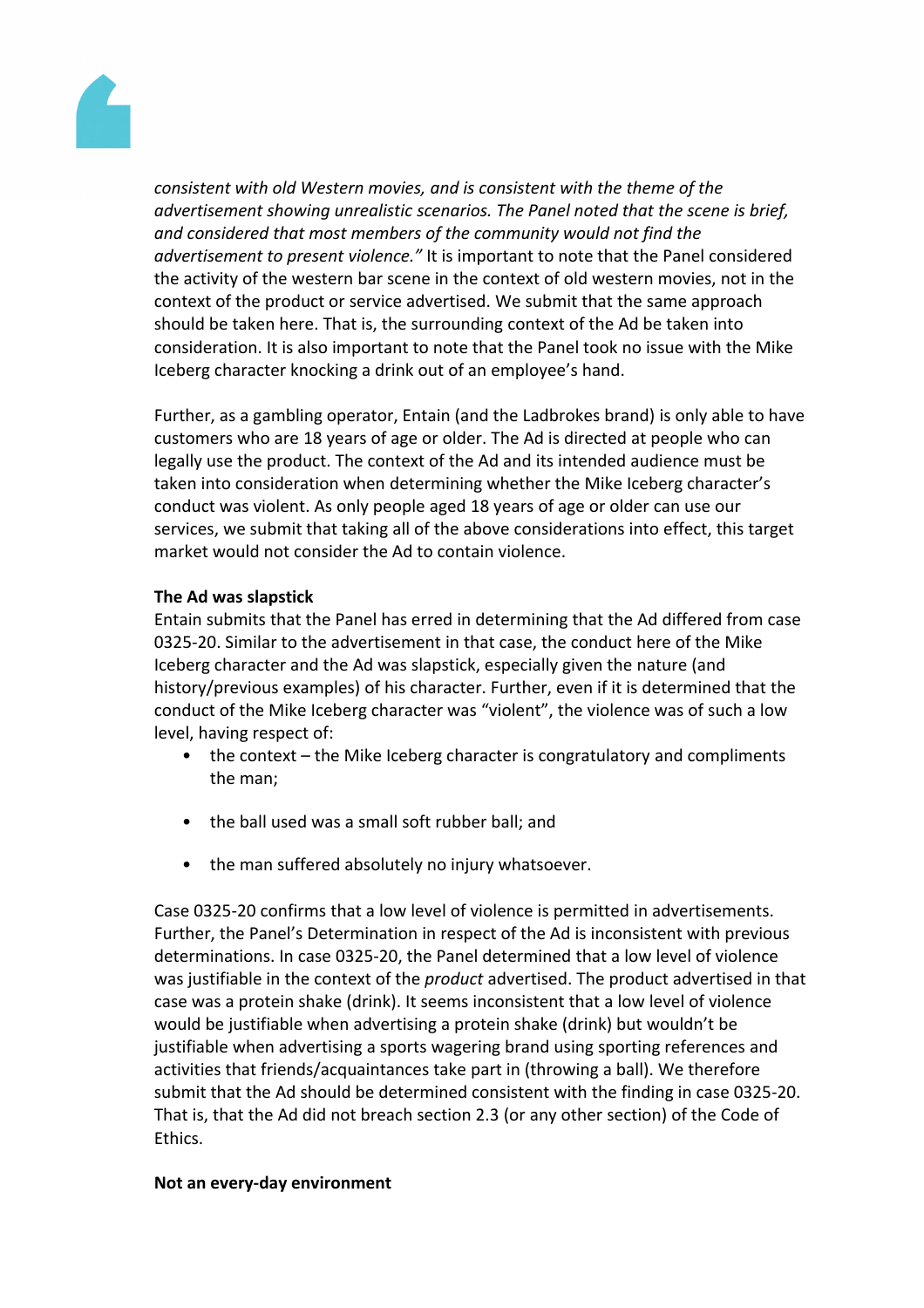

The Panel states that the Ad was set in an "every-day environment". This is incorrect. Contrary to the Panel's assumption, the Ad is not set in an "every-day environment". The character Mike Iceberg is a fictional/fantastical character (as clearly shown in other earlier Ladbrokes commercials), and the whole premise of him even being there is fantastical. We also note that the Panel's assumption itself is in contradiction to the Panel's own earlier statement, that the Ad took place in a "work-place environment".

#### **No remorse shown**

The Mike Iceberg character did not show any remorse because firstly his actions were not needing any remorse. He congratulated the man and gave him a thumbs up. Secondly, no remorse was needed to be shown as there was nothing to be remorseful about. There was no violent act and no intention of a violent act. Further, there was no injury. There was no harm or pain caused to the man. Further still, there was no intent to injure, harm or cause pain to the man. He was simply playfully throwing the ball and congratulating the man on a choice well made.

The Ad clearly shows the aftermath of the man being hit by the ball. That is, that there was no injury, harm or pain caused. The low impact of the small, soft rubber ball can clearly be seen as the man did not move at all after being hit, and the ball simply bounced off him. The Panel cites case 0004-20 as an example. However, the advertisement in that case can clearly be distinguished to the current case, even on the citation put forward by the Panel. As noted in the Determination in relation to case 0004-20,

*"The Panel noted the advertiser features former cricketer Andrew Symonds who is known for shoulder charging a streaker during a cricket game in 2008, and that this advertisement is referencing this incident in a humorous manner. The Panel considered that the interaction between Symonds and the production assistant appeared sudden and unexpected. The Panel considered that the production assistant is not seen to get back up and there is a suggestion that he is injured and may need chiropractic help. The Panel considered that this did constitute a depiction of violence.*

*A minority of the Panel considered that the violence in the advertisement was a lighthearted and slapstick reference to a well-known event and that this low level of violence was justifiable in the context of humorous advertising of a potential need for health insurance services.*

*The majority of the Panel considered that the violence in the advertisement was not mild, and that the casual violence shown was inappropriate in the circumstances. The majority of the Panel considered that the humour in the advertisement was dependent on the viewer's recognition and knowledge of the previous incident, and that many viewers would not be aware of this. The majority of the Panel considered that Symonds shows no remorse for the situation, and that the production assistant is not shown to get back up. The majority of the Panel considered that the depiction*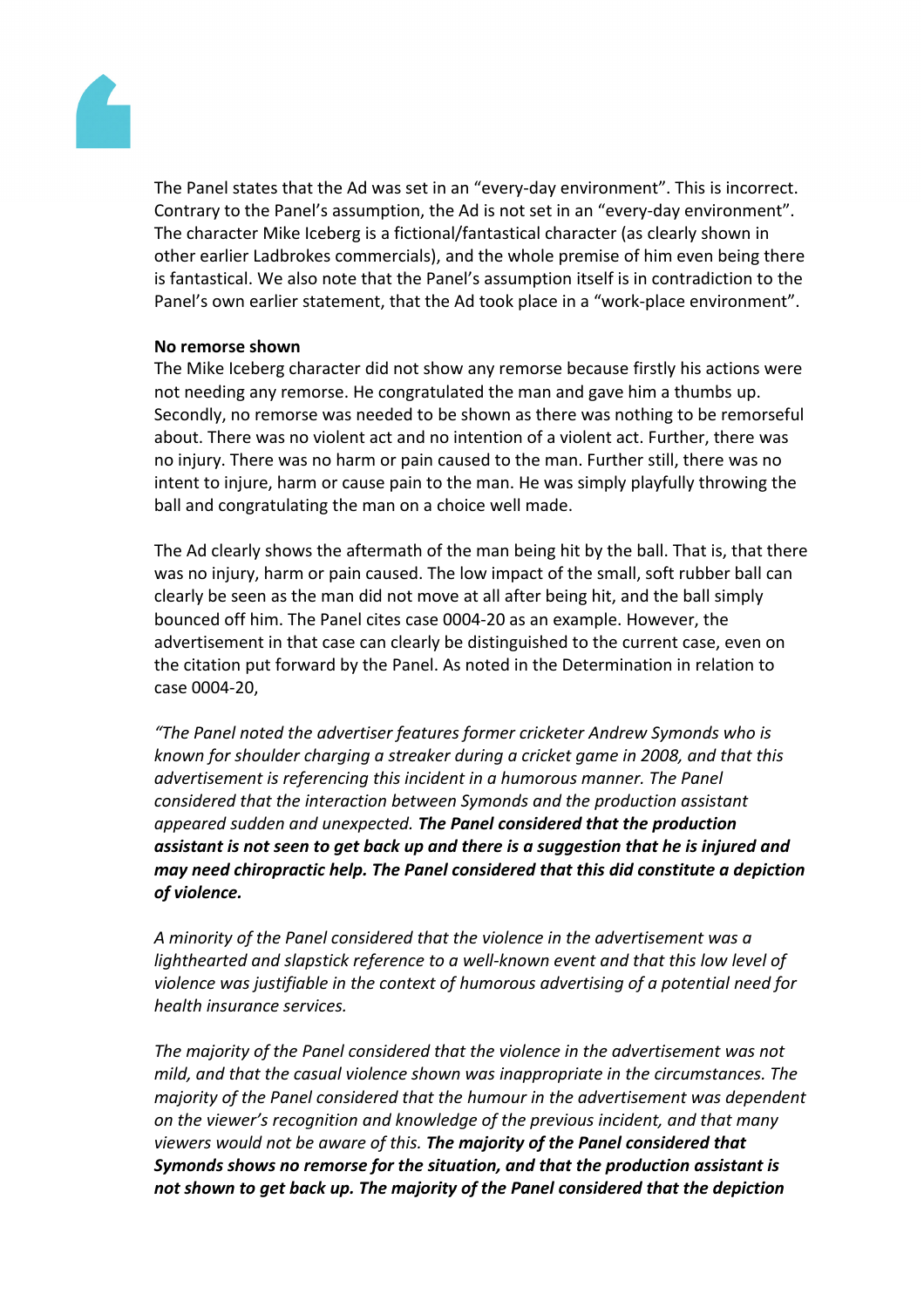

*does not show a resolution to the situation and that the viewer is therefore left with an impression of harm. The majority of the Panel considered that the depiction of purposefully and unapologetically injuring someone was not justifiable in the context of advertising flexible health insurance cover"* (our emphasis)

In our current case, the man who was hit by the ball did not fall and was clearly shown to be unaffected by being hit by the ball. It is clearly seen that there is no negative affect of being hit. There is no harm and the audience can clearly see that. Given that there is no harm suffered by the man, we submit that the Panel should have followed previous cases (see above) in determining that there was no violence. Further, the Mike Iceberg character did not show remorse as there was no need to for the reasons stated earlier – there was no intent to cause harm and no harm was actually caused. Therefore, the actions of the Mike Iceberg character here are clearly different to the case relied on by the Panel.

# **The man was not unhappy to have been hit**

The Panel states that the man appeared "unhappy to have had a ball hit him in the face". This is incorrect. At no time whatsoever was the man who was hit in the face "unhappy" to have had the ball hit him. There is nothing in the Ad that suggests that he was unhappy to have been hit. Further, there is no reaction that indicates that he was unhappy. His reaction is more so one of surprise.

For the reasons set out above, Entain respectfully submits that there was a substantial flaw in the Determination, which was clearly made in error, and that the Ad did not breach section 2.3 (or any other section) of the AANA Code of Ethics.

# **INDEPENDENT REVIEWER'S RECOMMENDATION**

# **Request for review: Case Numbers 0293-21 and 0294-21**

I have been asked to review related cases. They concern two identical television advertisements by Entain, one on free-to-air television and the other on Pay-TV. A determination on 14 October 2021 by the Community Panel, by majority, upheld the complaints about the advertisements as in breach of section 2.3 of the AANA Code of Ethics. Entain discontinued the advertisement following the decision.

The Community Panel, by majority concluded that the ad did present or portray violence which was not justifiable in the context of the product or service advertised.

# **Background**

The advertisement features three men in a kitchen. One man is juggling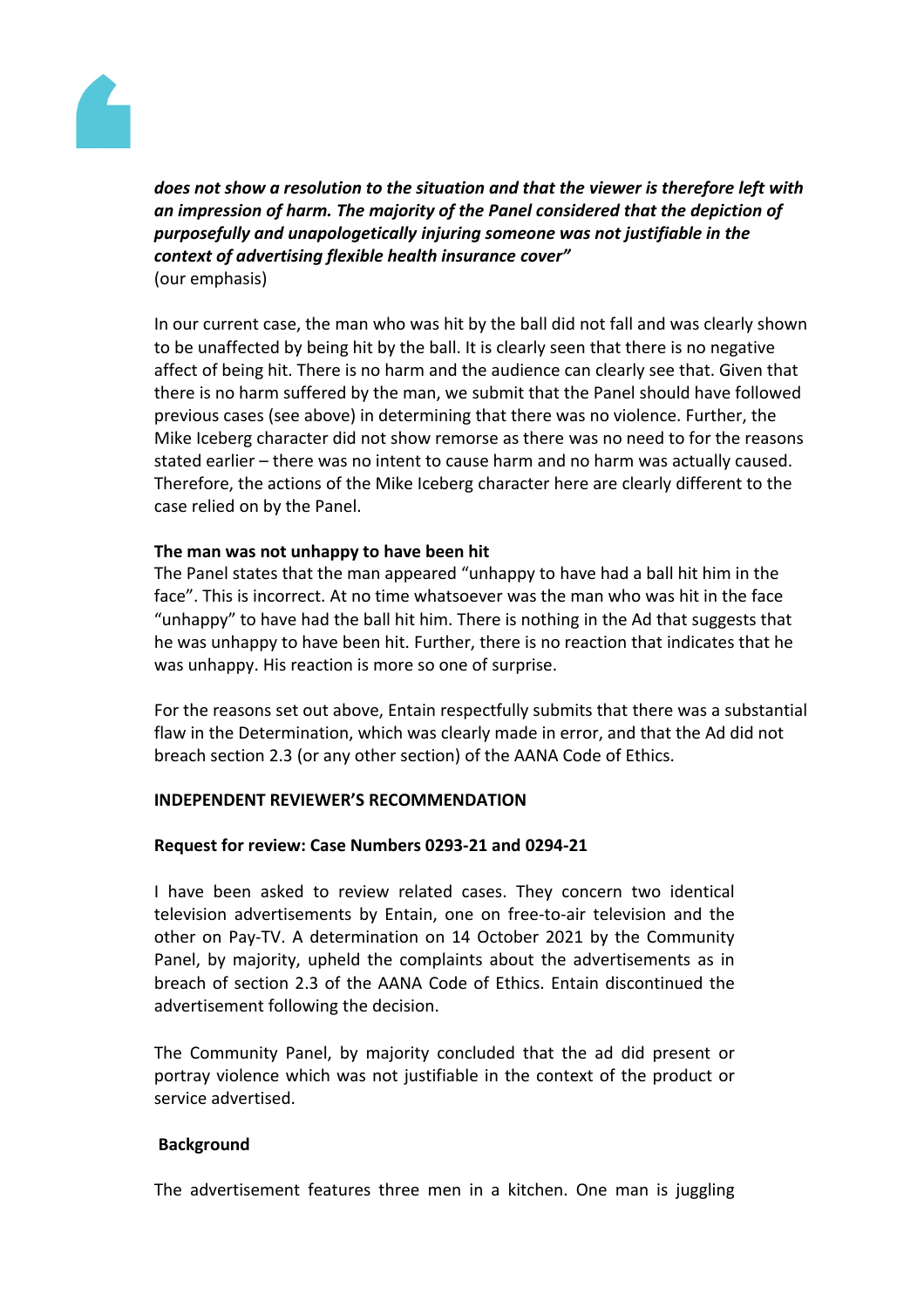

apples and says he has three going at once. Another man shows his phone and states he has four. A voice-over gives details on a same race multi promotion. A third man has been shown close to a window, bouncing a ball off the window. Following the announcement by the second man, the third man throws the ball at the juggling man, hitting him in the face, and says: 'I'm not goin*g* to lie. You Ladbroked it. You Ladbroked it good', followed by a thumbs up sign – apparently congratulating the man with the phone who has 'one-upped' the juggler. The ad concludes with the 'Ladbrokes' logo on screen.

Ladbrokes is a company founded in Warwickshire, England in 1886. The company, which still exists, is synonymous with betting on horse-racing. Hence the reference to 'Ladbroking' in the advertisement, a reference confirmed by the image in the video on the second man's phone of horse racing and the Same Race Multi product promotion.

# **Complaints**

The complaints are that the advertisements breach section 2.3 of the *Code of Ethics* because they portray violence which is not justifiable in the context of betting online.

A sample of the complaints follows:

- *The incident … in the Ad is clearly not an accident, it is a deliberate violent act of throwing a ball at another person's head. This violent act in no way is relevant to advertising a gambling app. …[T[hrowing a ball between friends is a common practice and if the target person had caught the ball I would not have a problem with the ball being used in the Ad.*
- *[Entain's] target audience is 18 years of age or older, so why did this advert go out at 7.30pm when lots of younger impressionable people will still be watching.*
- *AND, let's be clear, it is most definitely a violent act to have something thrown AT, rather than TO, you.*
- *Because the man didn't flinch when hit, does that really mean he wasn't hurt as Entain asserts? … The community standard surely is that inflicting this type of violence is not ok – government ads are now underscoring just that and that we all have a responsibility to speak up against violent or controlling behaviour.*
- *It doesn't matter that the ball was small and soft. With force and placement, almost any object can inflict harm.*
- *So how does this violent act have any relevance to the gambling product, anyway? … Taking someone by surprise, that they can't defend themselves, is a cowardly act of violence.*
- *[T]here are more realistic attributes in the setting than not, so the*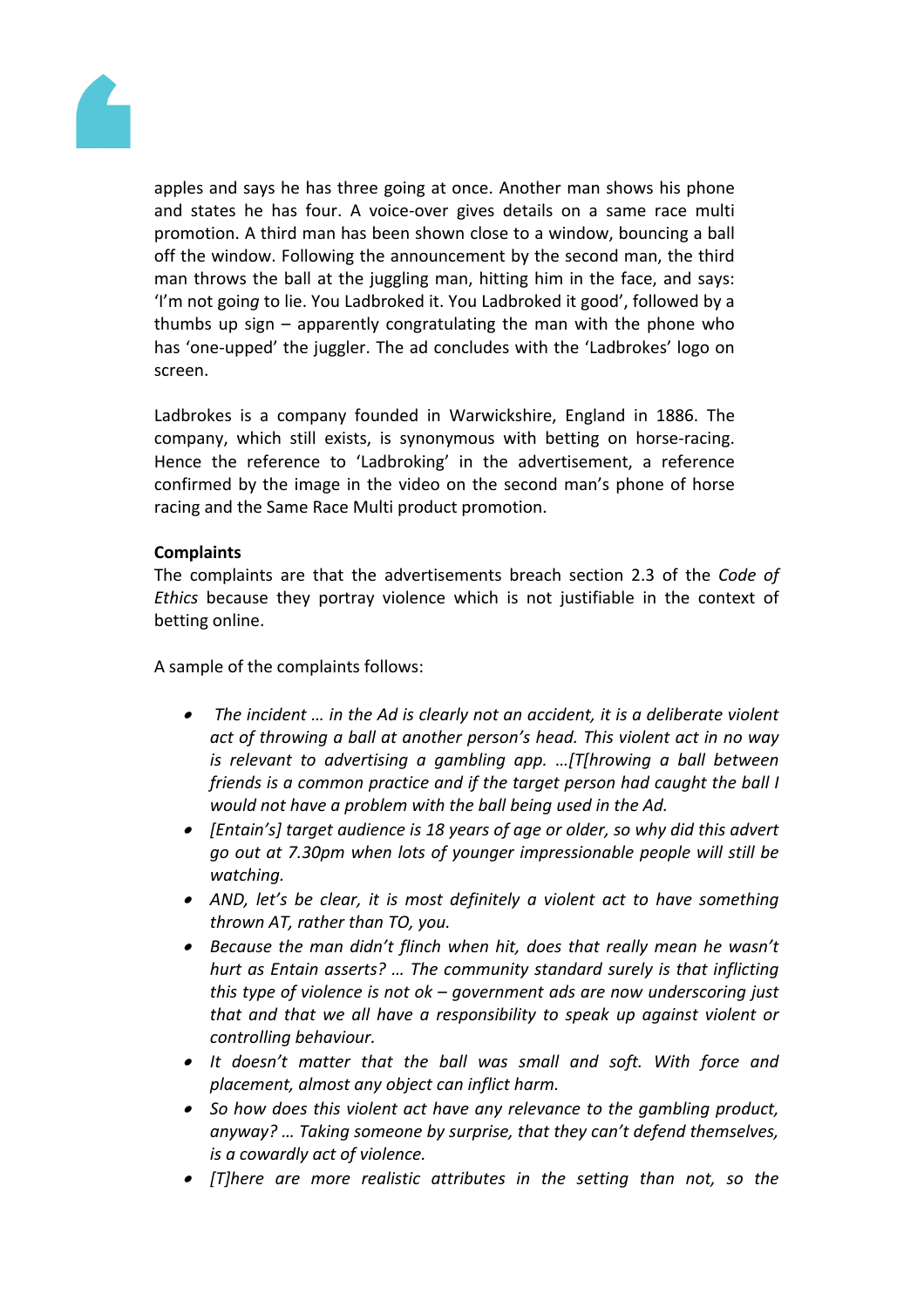

*behaviour should reflect what would be socially acceptable today.*

- *The normalizing of violence in this way undermines community efforts to reduce domestic violence and that is prevalent alongside pub culture. It is outrageous that it trivializes the act and suggests the behaviour it is socially acceptable! The wrong message to send young people.*
- *It is an unnecessary violent act at a time when young children could still be watching TV. Advertising gambling apps should be banned like cigarettes and alcohol but this particular advert just goes too far!!*
- *The violence and throwing a ball in anger at a person, in this day and age to promote a betting product …. prays on people's weaknesses and addictions. It makes me absolutely sick.*
- *The violence is not in the force or hardness of the ball it's the mental damage caused by the degrading of that person. We need to stamp out attacks of this nature not make fun of them.*
- *I don't see how the scene is a fantastical work the people look real, it looks like a staff room kitchen to me and the window the ball is bounced off doesn't appear to be apartment like.*

# **Role of Reviewer**

The Independent Reviewer has a limited but important role. Having decided to accept the complaint for review, the Reviewer considers the decision of the Panel and makes a recommendation. In doing so, the Independent Reviewer's opinion is to decide, in this case:

 *Whether there was a substantial flaw in the Community Panel's determination (determination clearly in error having regard to the provisions of the Codes or Initiatives, or clearly made against the weight of evidence.*

The test depends on a finding of a 'substantial' or serious flaw in the Panel's reasoning, that the outcome is clearly against the weight of evidence, including errors in interpreting the relevant section(s) of the Codes and related material, or it is inconsistent with previous decision(s). The outcome may be to uphold the Panel's decision or, if the Independent Reviewer identifies such a flaw, the complaint is remitted to the Panel for reconsideration.

# **Panel's findings**

# **Violence**

The Panel majority noted that the advertisement appeared to depict one character deliberately throwing a soft ball at the head of another character, in what appears to be a workplace. The finding was that the depiction of one person hitting another person in the head with a ball did constitute violence.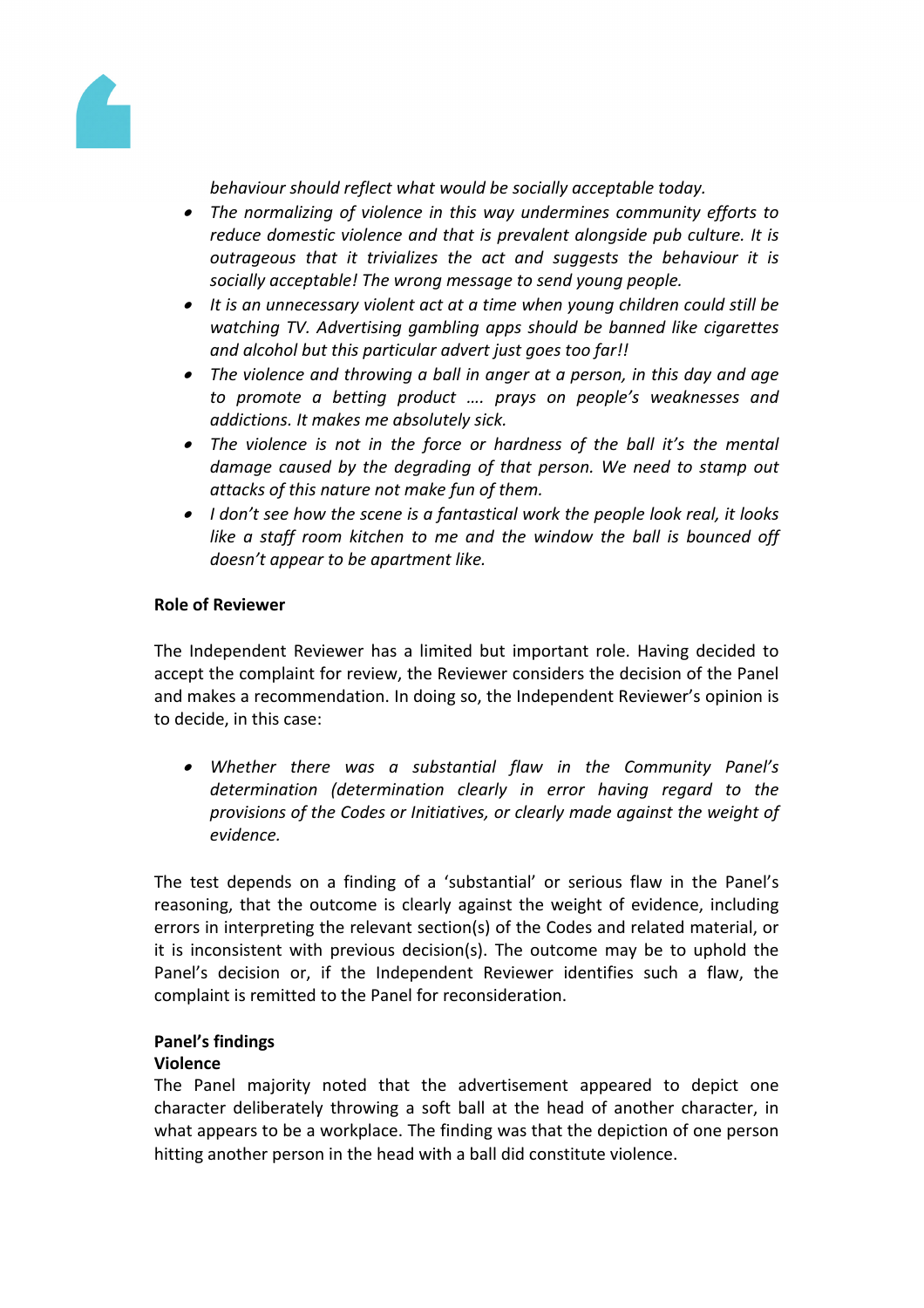

The minority considered that the ball that was thrown was soft and not likely to cause harm, the man was not shown to be physically harmed, and as such this would not constitute violence.

# **Context of the product or service advertised**

The majority considered that as the person who threw the ball was not seen to show remorse and purposefully throwing something at someone is not justifiable in the context of advertising a wagering product. They also considered that the man hit by the ball appeared unhappy to have had a ball hit him in the face. The Panel considered that the action was in the nature of bullying. The considered that throwing something at someone's head, even a soft ball, was violent and was not an appropriate action.

The minority considered that the advertisement was set in an every-day environment. And although the thrower of the ball was seen to be acting erratically, the setting was realistic and not fantastical. They also considered that the violence was slapstick and exaggerated and the man who was hit with the ball was not shown to be injured or in pain.

# **The advertiser's response**

The advertiser rejected the findings, saying of the advertisements:

- The person who throws the ball is a fictional character 'Mike Iceberg' introduced in earlier commercials, hired by Ladbrokes as the new 'Chief Entertainment Officer'. His task is to make racing even more entertaining. He has coined the expression 'Ladbroke It' which is used to illustrate everyday things becoming more exciting and entertaining.
- In the advertisement his response to the person who states he has four in the context of the Same Race Multi product is to congratulate the person with the 'You Ladbroked it good' etc comments and giving the thumbs up. His hitting the man who had been juggling, although indicating he was the loser, This indicates the surrounding positive (and not violent) nature of the Mike Iceberg's character's behaviour and actions. The person was not injured, nor was there a risk of injury given that the ball was a small soft rubber ball.
- Entain notes that the 'Mike Iceberg' character is in a room with three other friends/acquaintances. The company notes that throwing a small soft rubber ball at and between friends, including where the ball hits someone is a common activity amongst friends. It is particularly common amongst 'sporty' type friends. Just because the ball hits the person on the head in no way indicates that the act is violent or portrays violence.
- The AANA Code for Advertising and Marketing Communications to Children did not apply as the Ad, having regard to the theme, visuals and language used, was not directed primarily to children or for a product targeted toward or having principal appeal to children.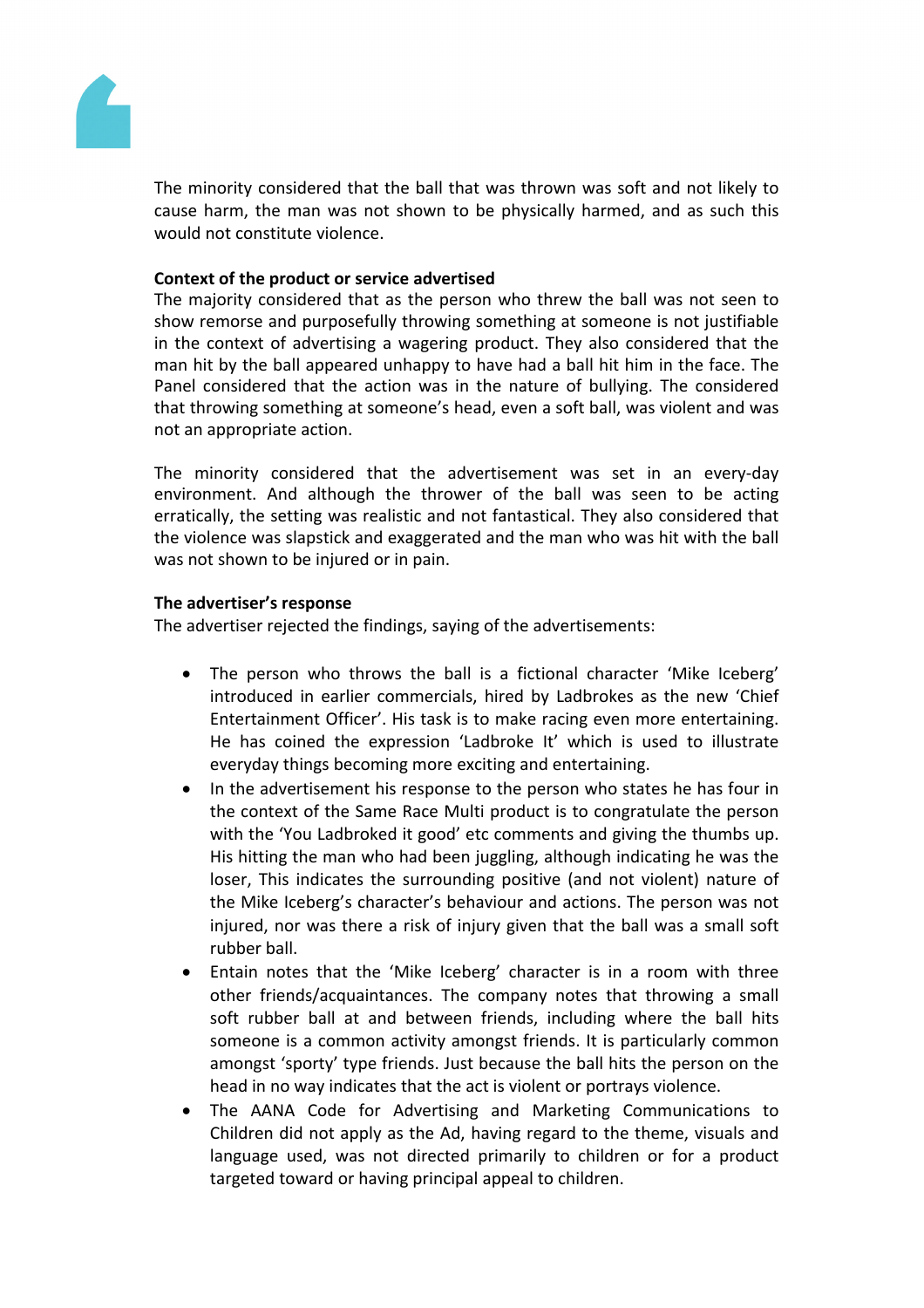

#### **Consideration**

The section against which this assessment was made by the Panel is the Code of Ethics section 2.3. Section 2.3 states:

*Advertising or Marketing communications shall not present or portray violence unless it is justifiable in the context of the product or service advertised.*

This section requires the Panel to make two findings: the first is whether there is a depiction of violence in an advertisement; the second is to decide, if there is violence, whether it is justifiable in the context of the product or service being advertised.

#### **Violence**

Violence is at the forefront of many of the complaints. The word 'violence' is not defined in the AANA Code of Ethics, nor in the related Practice Note. The Practice Note, however, does acknowledge that –

*… graphic depictions of violence or a strong suggestion of menace have been found to present violence in an unacceptable manner especially when visible to a broad audience which includes* children.

The dictionary meaning is the meaning violence bears in ordinary speech in the community.

Complaints were also made of 'bullying'. Conduct falling within that term is not referred to in section 2.3. It is found in section 2.6 in relation to health and safety, a section not referred to in the Panel's findings. The Practice Note says of bullying:

*Bullying – the age of the people depicted in an advertisement, their relationship to each other and the nature of the communication are relevant in determining whether an advertisement constitutes bullying and is contrary to Prevailing Community Standards.*

Given that there does not appear to be any difference in age between those involved in the advertisement, nor any repetition of the conduct (a feature of bullying behaviour) and given the absence of discussion by the Panel of this aspect of the complaints, the absence of comment by the Panel is, in my view, appropriate.

#### **Violence**

'Violence' is relevantly defined as: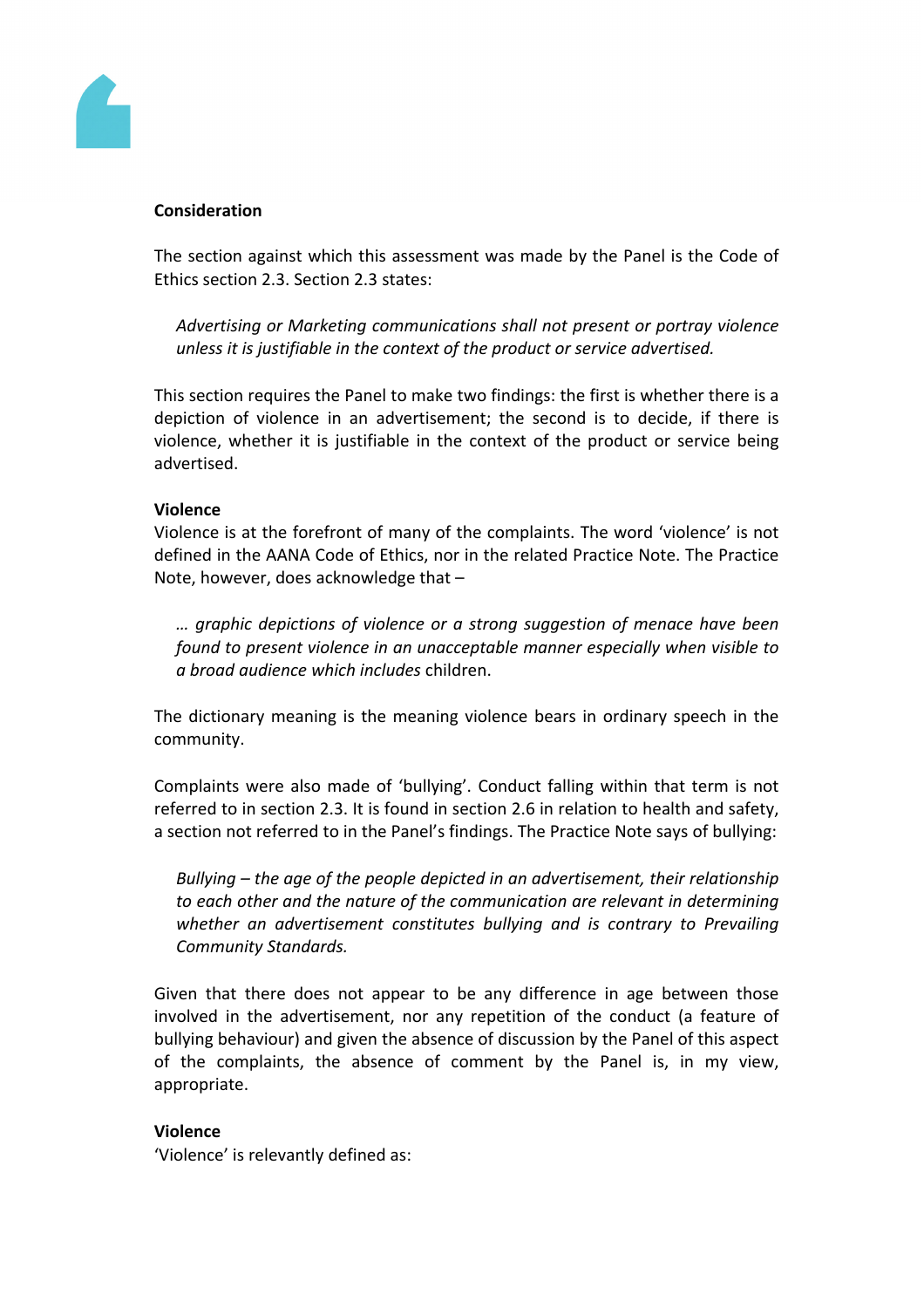

*1. Rough force in action:* the violence of the wind*. 2. Rough or injurious action or treatment:* to die by violence*. 3. Any unjust or unwarranted exertion of force or power, as against rights, laws, etc:* injury; wrong; outrage. *(Macquarie Concise Dictionary (5th edn, 2009) 1407.)*

The advertisement shows three men, roughly the same age, in a room in what appears to be a domestic dwelling. One is juggling three apples; one is looking at his phone; and the third (the 'Mike Iceberg' character) is repeatedly throwing a ball against a glass panel in a window. The throwing of the ball against the glass which does not break or shatter is the indicator that this is a soft ball and the image indicates it is a small ball.

The men are all involved in a form of activity requiring skill or luck; one throwing and catching a ball; another apparently betting on his phone; and the third is juggling. In response to the announcement by the man who is juggling that he has 'three going at once', the man on the phone goes 'one-up' by announcing that he has four – apparently a bet on a Same Race Multi promotion. The ball-throwing character reacts by throwing the small soft ball at the man who had been juggling which hits him on the face. He is the loser as between the juggler and the one betting. He follows this up with the words 'You Ladbroked it. You Ladbroked it good' addressed to the man with the phone.

The juggler man who has been hit, barely blinks and looks otherwise unperturbed. There is no menace, nor aggression in the throwing of the ball. The action is lighthearted and the fact that the man hit by the ball barely reacts is an indication that the action was acceptable and not menacing.

The words 'You Ladbroked it. You Ladbroked it good' are clearly congratulatory of the man with the phone. There is no injury to the juggling man, and the action does not exhibit 'rough force' or 'injurious action'. The relationship between the three men, though competitive, is apparently friendly and playful. The ballthrowing and hit to the face has minimal impact as the recipient's reaction indicates and has not led to any affront.

In these circumstances, the case differs from the outcomes in Case 0004-20 where the person is knocked over, and Case 0325-20 where the ball to the head results in the man falling backwards. Nor is the ball-throwing action aggressive, leading to anxiety on the part of those involved. This can be compared with Case 0113-18 where the actions of the woman aggressively beating the pinnata was frightening to the children present.

The action of throwing the ball had had no harmful effects and is a piece of 'horse-play' between three adult males in a contrived competitive environment, of the kind Mike Iceberg has been employed to produce to make racing more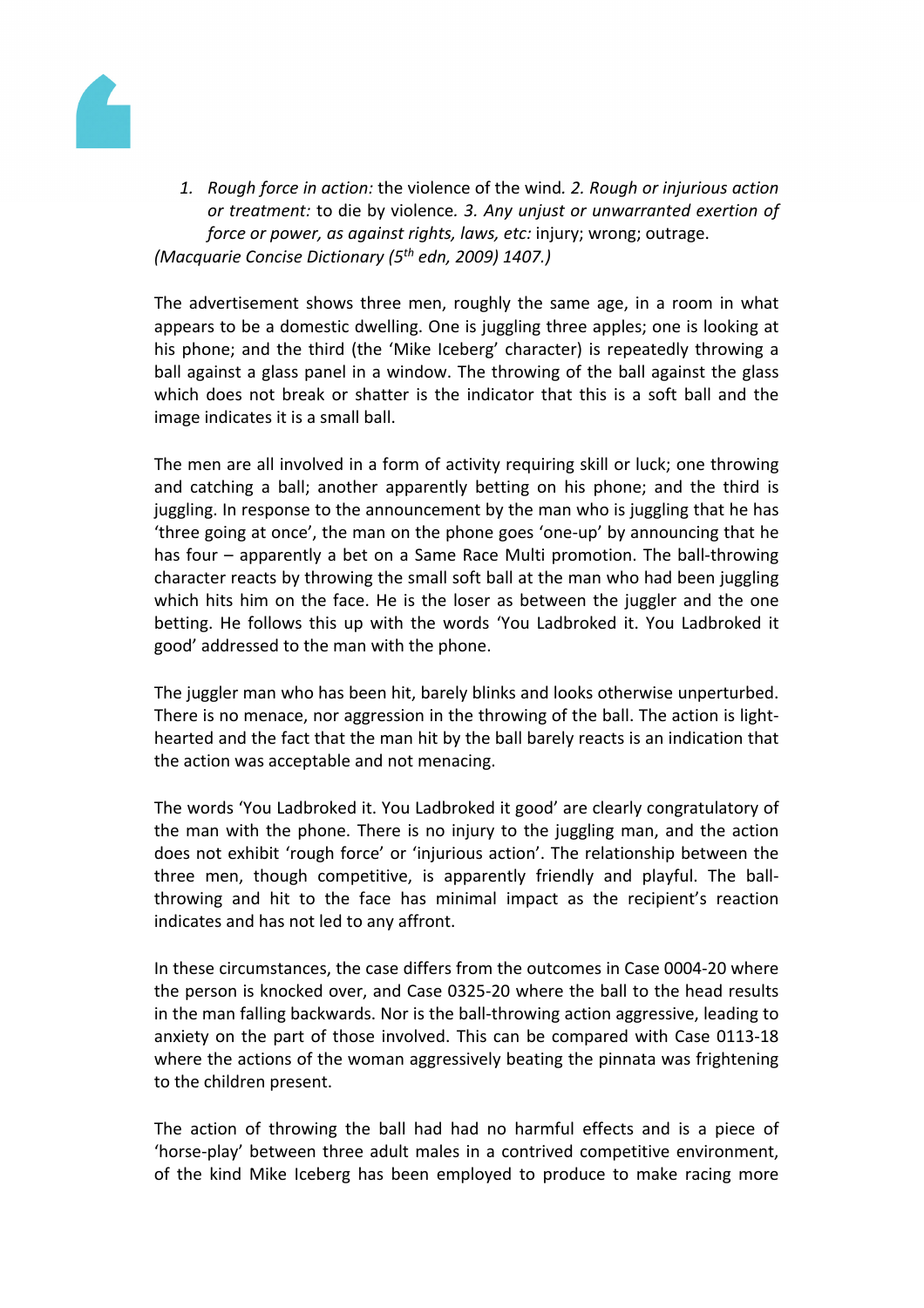

entertaining and exciting. To interpret that action as violent action which was not justified in the context of the betting product being advertised involves a substantial flaw.

#### **Conclusion**

Accordingly, I recommend that the Panel reconsider the decision.

#### **THE DETERMINATION ON REVIEW**

The Ad Standards Community Panel (Panel) noted the request for review of its decision and the findings of the Independent Reviewer.

The Panel noted that the Independent Reviewer considered that there were substantial flaws in the Panel's determination. Specifically, the Independent Reviewer noted that the Panel had given insufficient consideration to the definition of violence.

The Panel noted that it needed to reconsider the case under Section 2.3 of the the AANA Code of Ethics (the Code) taking into account the Independent Reviewer's recommendations and comments.

# **Section 2.3: Advertising shall not present or portray violence unless it is justifiable in the context of the product or service advertised**

# **Does the advertisement contain violence?**

The Panel noted that the advertisement appeared to depict one character deliberately throwing a soft ball at the head of another character.

The Panel noted the reviewer's assessment that when considering whether an action is violent the Panel should take into account the dictionary definition.

The Panel noted the Independent Reviewer had provided the following definition:

Violence' is relevantly defined as:

1. *Rough force in action:* the violence of the wind*. 2. Rough or injurious action or treatment:* to die by violence*. 3. Any unjust or unwarranted exertion of force or power, as against rights, laws, etc:* injury; wrong; outrage. *(Macquarie Concise Dictionary (5th edn, 2009) 1407.)*

The Panel acknowledged that most members of the community would understand the dictionary meaning to be an accurate reflection of the ordinary meaning in the community. However, the Panel noted that as the Code itself did not contain a definition of violence, and the Practice Note to the Code did contain some